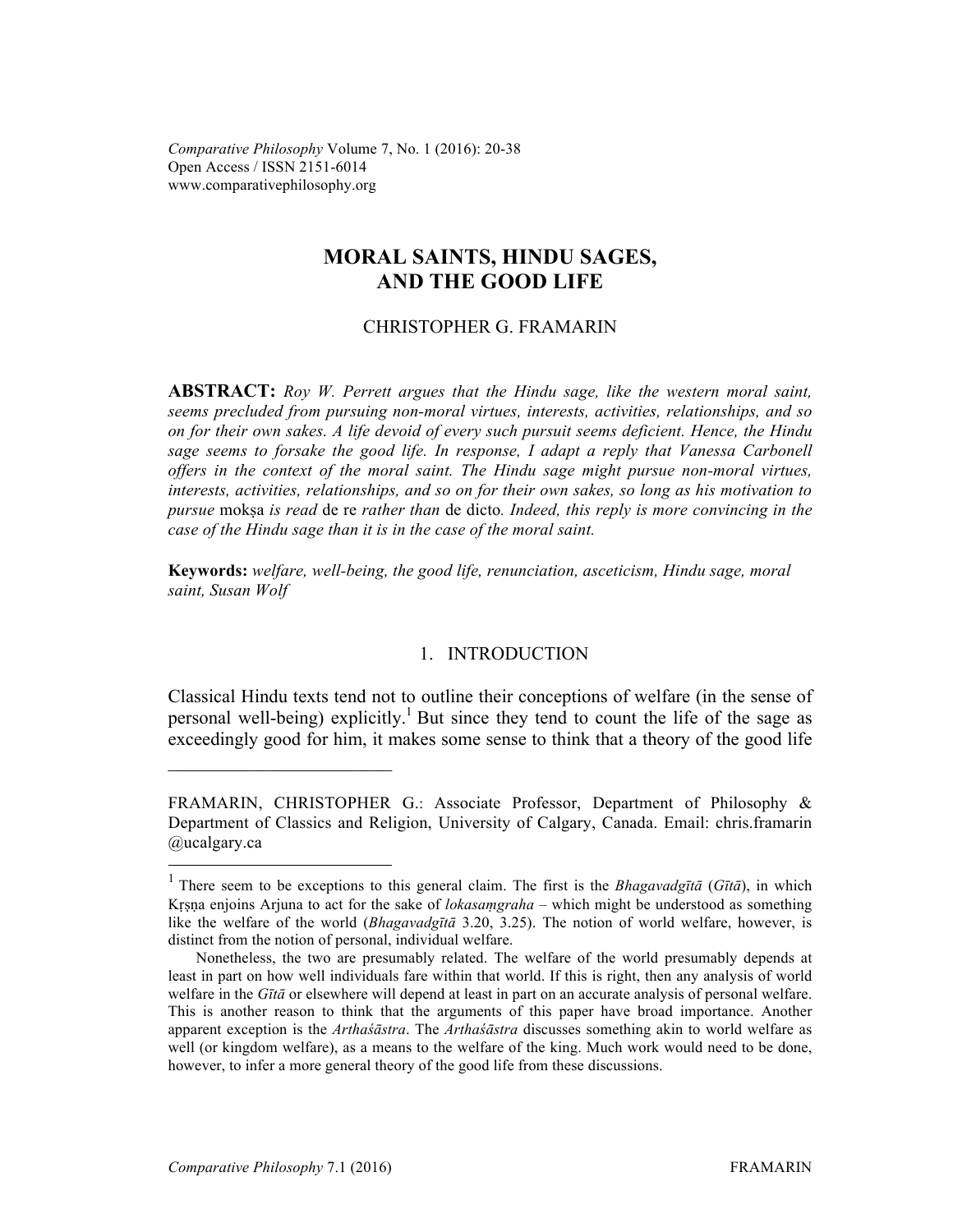might be inferred from his example. It makes some sense to think that these texts take a life to be good for the person whose life it is insofar as it exemplifies those characteristics that make the sage's life good for the sage.

The plausibility of any such theory will depend, at least in part, on whether the Hindu sage does indeed live the good life. One way to assess whether the sage does indeed live the good life is to consider objections to the claim that his life is good for him.

The objection that I consider in this paper is an objection that Roy W. Perrett adapts from Susan Wolf. The objection states that the moral ideal of the Hindu sage, who dedicates himself single-mindedly to the pursuit of the highest good of *mokṣa* (liberation), is inconsistent with the pursuit of non-moral virtues, interests, activities, relationships, and so on for their own sakes. A life entirely devoid of every such pursuit seems deficient. So the life of the Hindu sage seems deficient. I call this the 'Precluded Pursuits Objection.'

One seemingly promising reply to the Precluded Pursuits Objection claims that *mokṣa* is a non-moral end. If *mokṣa* is a non-moral end, then it is false that the sage's single-minded pursuit of *mokṣa* precludes his pursuit of non-moral ends. Nonetheless, the sage's single-minded pursuit of *mokṣa* still seems to preclude his pursuit of nonmoral virtues, interests, activities, relationships, and so on for their own sakes. He only pursues these things insofar as they contribute toward the attainment of *mokṣa*. His life still seems deficient for this reason.

This initial reply can be supplemented, however, by a reply that Vanessa Carbonell offers to Wolf's objection in the context of the moral saint. Carbonell argues that Wolf mistakenly characterizes the moral saint's motivation to improve the general welfare as a *de dicto*, rather than a *de re* motivation. If the saint is motivated to improve the general welfare *de dicto*, then he has only one underived motivation: namely, the motivation to improve the general welfare. This is problematic. If he is motivated to improve the general welfare *de re*, however, then he might have a distinct, underived motivation to bring about each of the ends that contribute to the improvement of the general welfare. Consequently, he might pursue each of these ends for its own sake.

Carbonell's reply to the Precluded Pursuits Objection fails in the case of the moral saint. Even if the moral saint pursues ends other than the improvement of the general welfare for their own sakes, and even if some of these ends are non-moral in some sense, the saint's commitments to these non-moral ends are shallow and contingent. The saint must abandon them as soon as they no longer contribute sufficiently to the improvement of the general welfare. His life seems deficient for this reason.

The Hindu sage's pursuit of ends that contribute to the attainment of *mokṣa*, in contrast, are not shallow in this way, because their relations with the end of *mokṣa* are necessary and enduring. Hence, the Hindu sage ideal avoids the Precluded Pursuits Objection.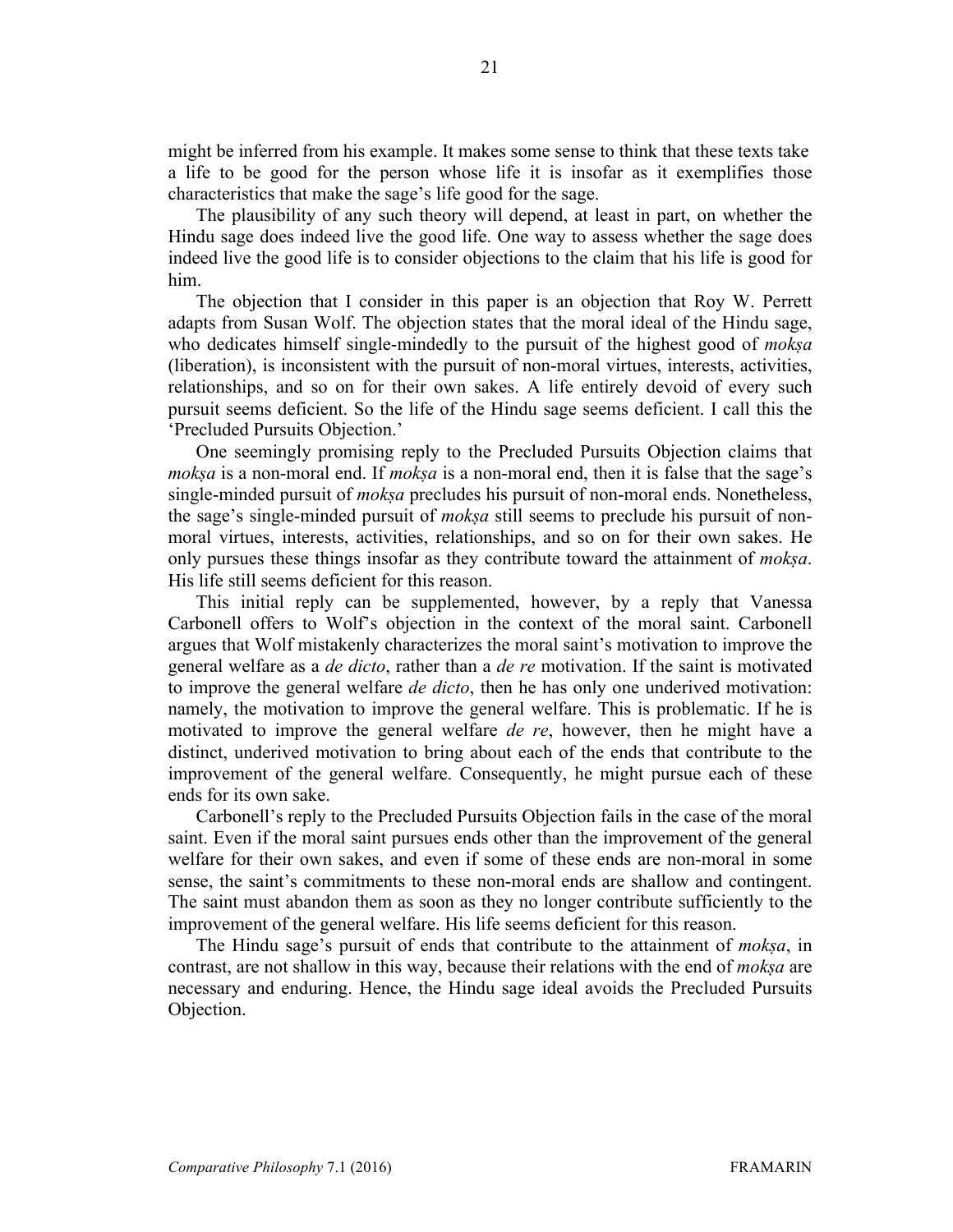#### 2. SAGES AND THE GOOD LIFE

I begin with the assumption that many Hindu texts and traditions take the sage to live an especially good life. To say that the sage lives a good life in this sense is to say that he lives well, and to say that he lives well is to say that he lives a life that is intrinsically good for him.

If the sage's life is intrinsically good for him, then it is good independently of how good it is for others, and independently of how good it is as a means to some future life. This is not to say that the sage's life is not good in these other senses as well. It is just to say that these are not the senses of the good life with which I am concerned in this paper.<sup>2</sup>

If certain Hindu texts and traditions take the life of the sage to be exceedingly good for him, then it might turn out that the inference from Hindu conceptions of sagehood to an account of the good life is straightforward. A person's life might be intrinsically good for him insofar as it exemplifies those characteristics that make the life of the sage good for the sage.

If the sage's life is good for him because it contains a good deal of joy, for example, then presumably episodes of (relevantly similar) joy contribute to the intrinsic value of a life more generally. If the sage's life is good for him because he is free (in some sense to be specified), then presumably (relevantly similar) episodes of freedom contribute to the intrinsic value of a life in general, and so on.

Now of course, there is more than one Hindu conception of sagehood, and even after these conceptions are broadly categorized, they are characterized in different ways by different texts and traditions.<sup>3</sup> I mean to limit myself to the *saṃnyāsin* (renunciate) and *karmayogin* (disciplined actor) ideals in particular. Both are found in the *Mahābhārata*, <sup>4</sup> the *Bhagavadgītā* being not only the *locus classicus* of the *karmayogin* ideal, but also a source for criticism of the *saṃnyāsin* ideal. The Saṃnyāsa Upaniṣads detail the behaviors and intentions of the *saṃnyāsin* in some of the most detail, and the *Yogas<sup>astra*5</sup> offers one of the earliest and most thorough justifications for his mode of life, in the form of a wide ranging metaphysics, moral

 $2$ <sup>2</sup> The sage's life might be extrinsically (or instrumentally) good for these reasons. The fact that the sage's life benefits others might also make it morally good (Feldman 2004, 8-9).<br><sup>3</sup> For a sample of the complexity of these categories among contemporary Hindu traditions, see

Richard Burghart (1983, 641-44). 4 Peter Hill cites a number of passages from the *Śāntiparvan* of the *Mahābhārata* that advocate the

*saṃnyāsin* ideal. They include *Śāntiparvan* 169, 207-208, 212, 222, 284, 342 (Hill 2008, 335, fn 40). Gregory Bailey points out that Yudhiṣṭhira himself reflects *saṃnyāsin* values,

for throughout the epic [Yudhiṣṭhira] seeks to renounce the kingship in favour of an ascetic life in the forest… Such a yearning for the renouncer's life is consistent with his yogic affiliations which are present right from his gestation because his father, Dharma, took the form of a yogin to have intercourse with his mother, Kuntī (Bailey 1985, 119-20).

<sup>5</sup> The title *Yogaśāstra* refers to both the *Yogasūtra* and *Yogabhāṣya*. As Philipp Maas argues, these texts were probably composed at the same time, by a single author, contrary to common opinion (Maas 2013).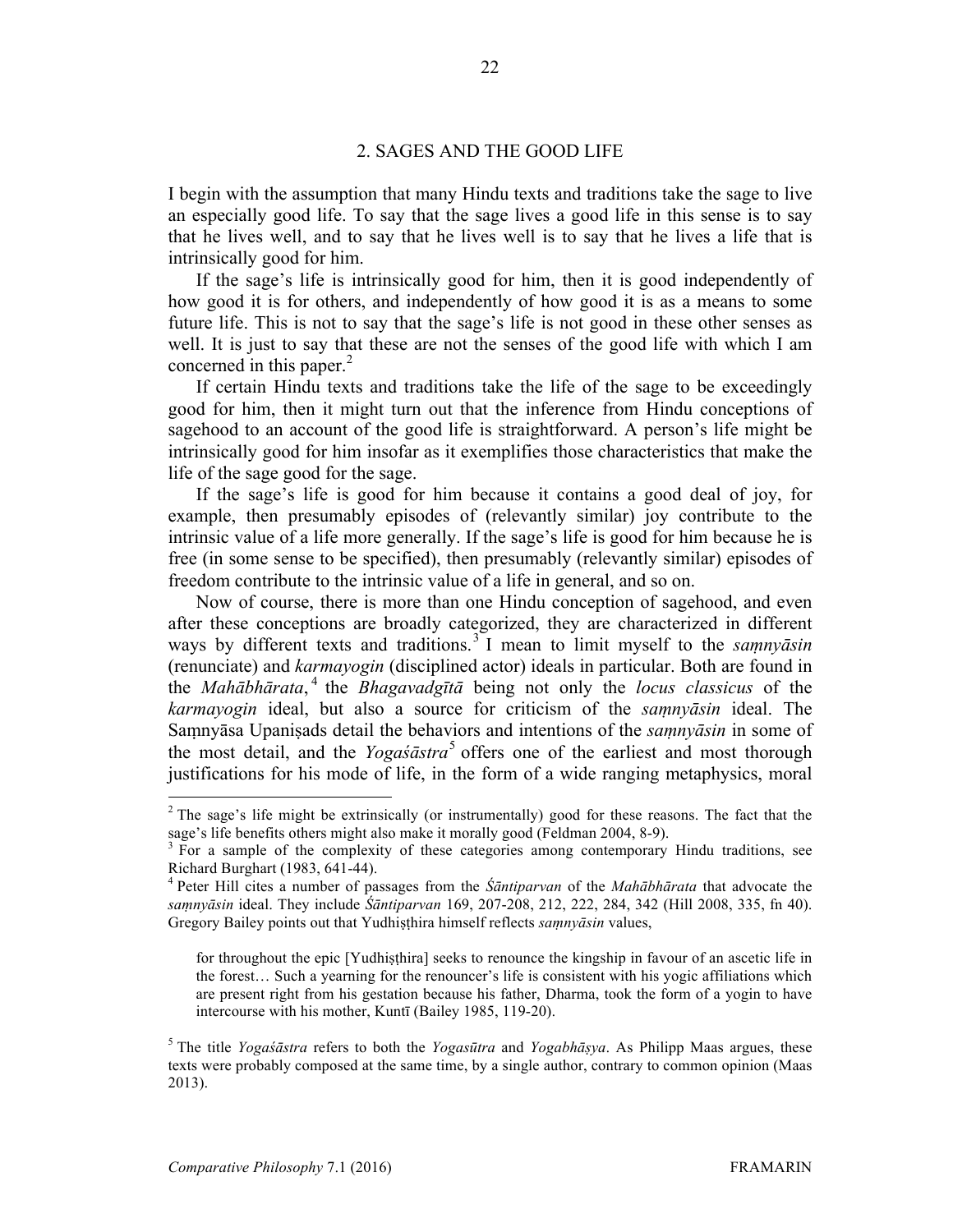psychology, and so on. So I proceed with conceptions of the *saṃnyasin* and *karmayogin* described in these texts, among others, in mind.

If a theory of the good life is derived from a model of Hindu sagehood, then the plausibility of the theory will depend, at least in part, on whether the life of the Hindu sage is good for him. So one way to assess the plausibility of any such theory is to evaluate whether the life of the sage is good for him in the first place. And one way to evaluate whether the life of the sage is good for him in the first place is to consider objections to the claim that the sage's life is good for him.

# 3. THE PRECLUDED PURSUITS OBJECTION

I adopt the current objection to the claim that the Hindu sage lives the good life from Roy W. Perrett. Perrett adapts this objection from Susan Wolf's well-known paper, "Moral Saints." Wolf's version of the objection is aimed at western moral saint ideals. She takes the basic objection to apply not only to the moral saint ideal that might be derived from so-called "common sense morality," but also from modern moral theories like utilitarianism and the philosophy of Kant. For the sake of simplicity in what follows, I focus on the version of this argument that Wolf levels against the moral saint of common sense morality.

Wolf argues that the moral saint ideal is not worth pursuing because it requires the moral saint to abandon too much of what makes life worth living. She claims that according to common sense morality, the life of the moral saint is "dominated by a commitment to improving the welfare of others or of society as a whole" (Wolf 1982, 420). To say that this commitment "dominates" the saint's life is to say that it invariably overrides all other considerations, leaving little to no room for the pursuit of non-moral ends. This means that the saint is unable to cultivate non-moral virtues, interests, activities, relationships, and so on. $<sup>6</sup>$ </sup>

The moral saint generally cannot cultivate his interest in gourmet cooking or interior design, for example. He cannot learn the oboe, work at improving his backhand, or spend time reading Victorian novels (Wolf 1982, 421-22), since these activities are generally not the best means to maximally improving the welfare of others.

These pursuits might seem whimsical, and the fact that the saint must abandon them trivial, but the same reasons that count against learning the oboe seem to count against pursuing a graduate degree, mastering a vocation, cultivating deep

<sup>&</sup>lt;sup>6</sup> Wolf generally emphasizes the importance of pursuing or cultivating these non-moral ends, rather than accomplishing or "having" them (although see Wolf 1982, 426), since it is generally their pursuit rather than their attainment that conflicts with maximizing the general welfare. Another reason to emphasize their cultivation is that many of the non-moral ends that she has in mind cannot be attained in any final way, and hence, might require persistent cultivation.

This should not be taken to imply that Wolf does not count some degree of success in these pursuits to be essential to the good life. In what follows, I also tend to talk about the pursuit of nonmoral ends as opposed to their attainment, but I too do not mean to deny that some degree of success in these pursuits might also be essential to the good life. To repeatedly qualify claims about the pursuit of non-moral ends in this way, however, would be unnecessarily clumsy.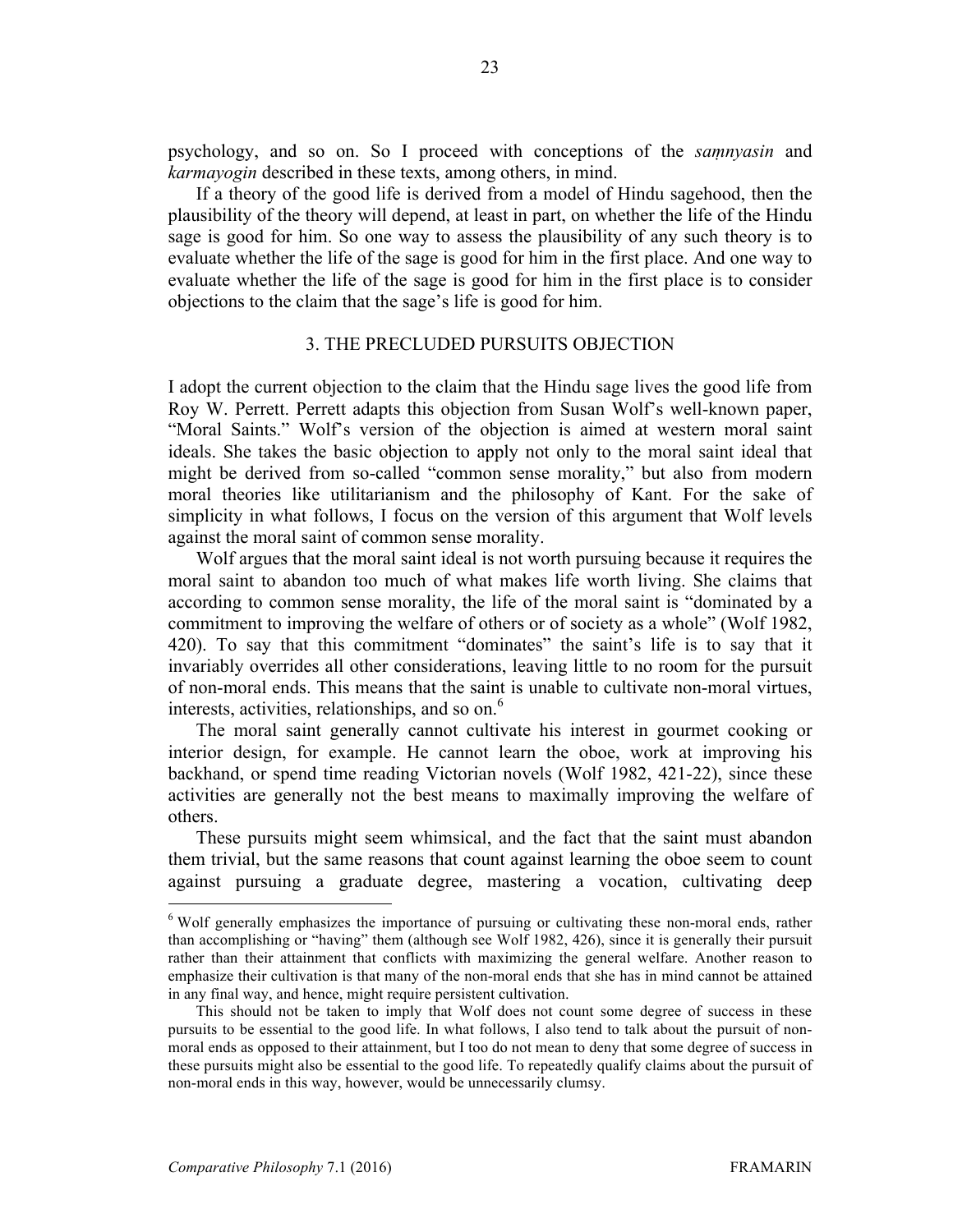interpersonal relationships, and so on. At any given time, a person probably better serves the general welfare by working more directly to alleviate hunger, illiteracy, illness, and violence (Wolf 1982, 428, Cf. Williams 1973, 115-18). A life entirely devoid of every such pursuit, however, seems deficient.

Wolf admits that there might be circumstances in which the pursuit of non-moral ends maximally improves the welfare of others. "It may be," for example, "that a good golf game is just what is needed to secure that big donation from Oxfam" (Wolf 1982, 425). Even in these kinds of cases, however, the moral saint does not pursue non-moral virtues, interests, activities, and so on for their own sakes – independent of their relations to improving the general welfare. "[F]or a moral saint, the existence of these interests and skills can be given at best the status of happy accidents – they cannot be encouraged for their own sakes as distinct, independent aspects of the realization of human good" (Wolf 1982, 425). The moral saint pursues these things – if he does at all – only as means to, or as constituents of the further or broader end of improving the general welfare (Wolf 1982, 429). A life entirely devoid of the pursuit of such ends for their own sakes, however, seems deficient.

Wolf adds that when a person values things only under a more general description – such as under the general description of 'contribution to the general welfare' – it suggests "not only a weakness but a shallowness of appreciation of the aspects in question" (Wolf 1982, 429-30). If a person values a personal relationship, for example, only as a means to the general welfare, then presumably he abandons the relationship as soon as it is no longer the optimum means to this end.

The same will be true if he values the relationship only as a constituent of the general welfare. Once some more valuable, but incompatible constituent (or means) is available, he should abandon the relationship. This presumably undermines his capacity to participate in the relationship fully, and probably undermines his capacity to have certain types of relationships altogether. The same might be said of his commitments to pursue non-moral virtues, interests, activities, and so on. A life in which every non-moral commitment of this sort is contingent and shallow, however, seems deficient.<sup>7</sup> In what follows, I refer to this argument as the 'Precluded Pursuits' Objection'.

 $<sup>7</sup>$  Peter Railton replies to what might seem like a similar objection.</sup>

It might be objected that one cannot really regard a person or a project as an end as such if one's commitment is in this way contingent or overridable. But were this so, we would be able to have very few commitments to ends as such. For example, one could not be committed to both one's spouse and one's child as ends as such, since at most one of these commitments could be overriding in the case of conflict. It is easy to confuse the notion of a commitment to an end as such (or for its own sake) with that of an overriding commitment (Railton 1984, 141).

The objection that I am concerned with here, however, is not that the pursuit of every end for its own sake must inevitably override all other considerations. Instead, the objection is that a life in which every pursuit other than the pursuit of the improvement of the general welfare is entirely contingent on its relations to some further (or broader) end is deficient – at least in those cases where the relations are subject to regular change, as they seem to be in the case of the moral saint.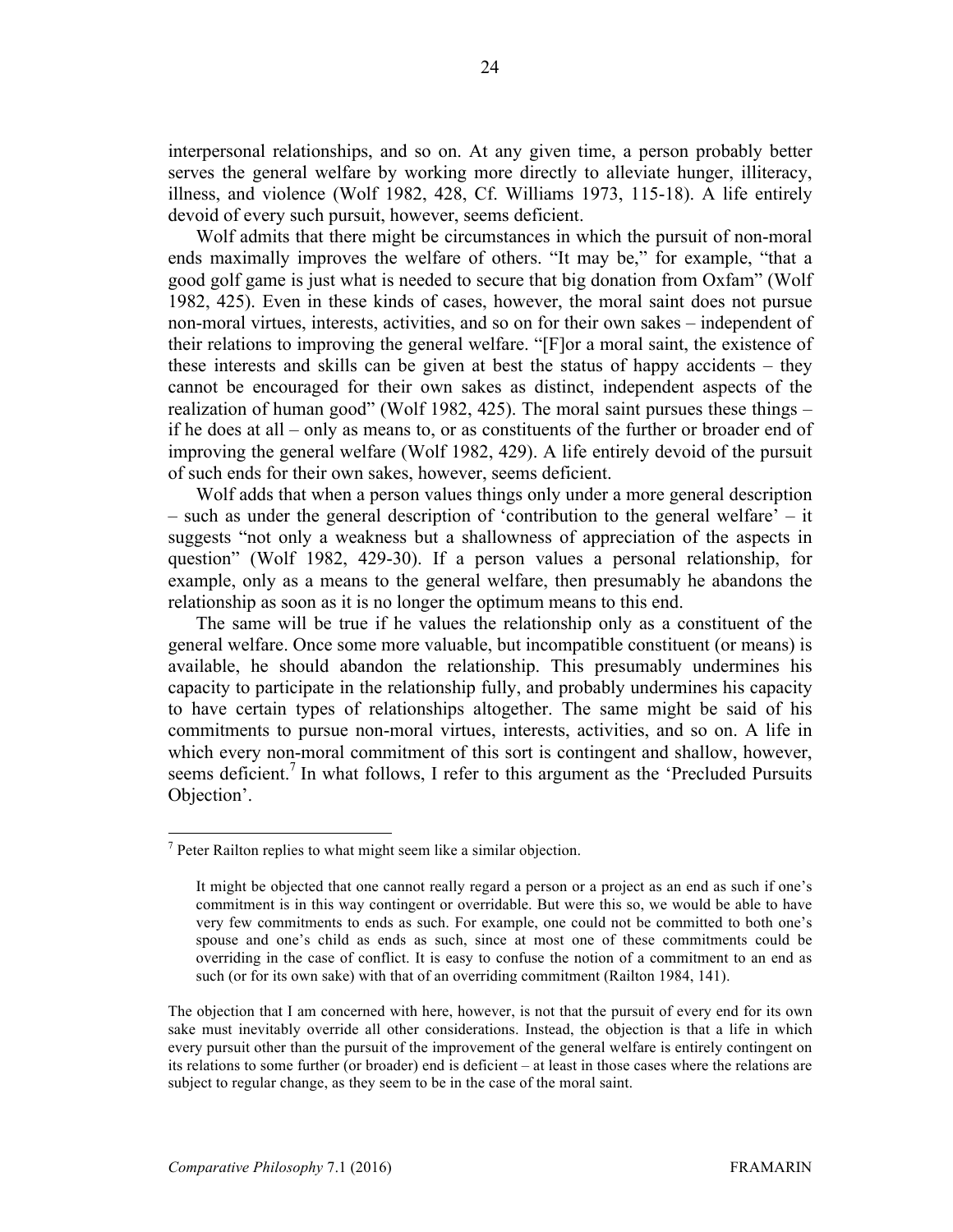Perrett considers whether a version of the Precluded Pursuits Objection might be leveled against the Hindu sage ideal. He first formulates the objection in the context of the *Bhagavadgītā* (*Gītā*). He says,

[t]he ideal of the moral saint which the *Gītā* presents us with is not one to which we should reasonably aspire since the single-minded pursuit of such an ideal would involve giving up too much of what makes a life worth living. Even if we could achieve such a standard, to do so would be undesirable (Perrett 1998, 30).

This formulation of the objection suggests that Perrett means to consider whether a version of the Precluded Pursuits Objection applies to the *karmayogin* ideal of the *Gītā* in particular.

Perrett eventually broadens his focus, however, to include other texts and traditions, including the Dharmaśāstras, Sāṃkhya, Yoga, Advaita Vedānta, and others (Perrett 1998, 33-34), some of which do not advocate the *karmayogin* ideal. Within this broader context, Perrett formulates the objection again.

[I]s not the cost of pursuing liberation too high? For if the only way to protect ourselves from [the] suffering [of rebirth] is to practise yoga and attain *mokṣa* [liberation], then have we not paid far too much for what we can gain (Perrett 1998, 40)?

This passage suggests two things. First, it suggests that on Perrett's adapted version of the Precluded Pursuits Objection, it is the pursuit of *mokṣa* that threatens to override all other considerations. The Hindu sage's pursuit of *mokṣa*, on this version of the argument, parallels the moral saint's pursuit of the general welfare.

Second, it implies that this version of the Precluded Pursuits Objection might be leveled against any conception of the Hindu sage, so long as it claims that the sage pursues *mokṣa* single-mindedly. Hence, the objection might be leveled against either the *karmayogin* or the *saṃnyāsin* ideal.

If this objection parallels Wolf's Precluded Pursuits Objection, then the objection must run roughly as follows. The Hindu sage single-mindedly pursues *mokṣa*. <sup>8</sup> This moral commitment<sup>9</sup> overrides all non-moral considerations, and hence, precludes the pursuit of non-moral virtues, interests, activities, relationships, and so on for their own sakes. A life entirely devoid of every such pursuit seems deficient. Hence the Hindu sage seems to forsake the good life.

If the Hindu sage forsakes the good life, then the life of the sage cannot be a model on which to base a theory of the good life. If the sage's life is not good for him in the first place, then no theory of the good life that is inferred from the model of the Hindu sage will be plausible.

 <sup>8</sup> As Bailey points out, the *nivṛtti* "ideology and associated life style is quite simply attuned to the attainment of *moksa*. Everything is rendered subservient to this one goal" (Bailey 1983, 20). This suggests that this central claim of the Precluded Pursuits Objection is at least true of the *samnvāsin*.

<sup>&</sup>lt;sup>9</sup> It might seem strange to take the sage's commitment to attain *moksa* as a *moral* commitment. See below.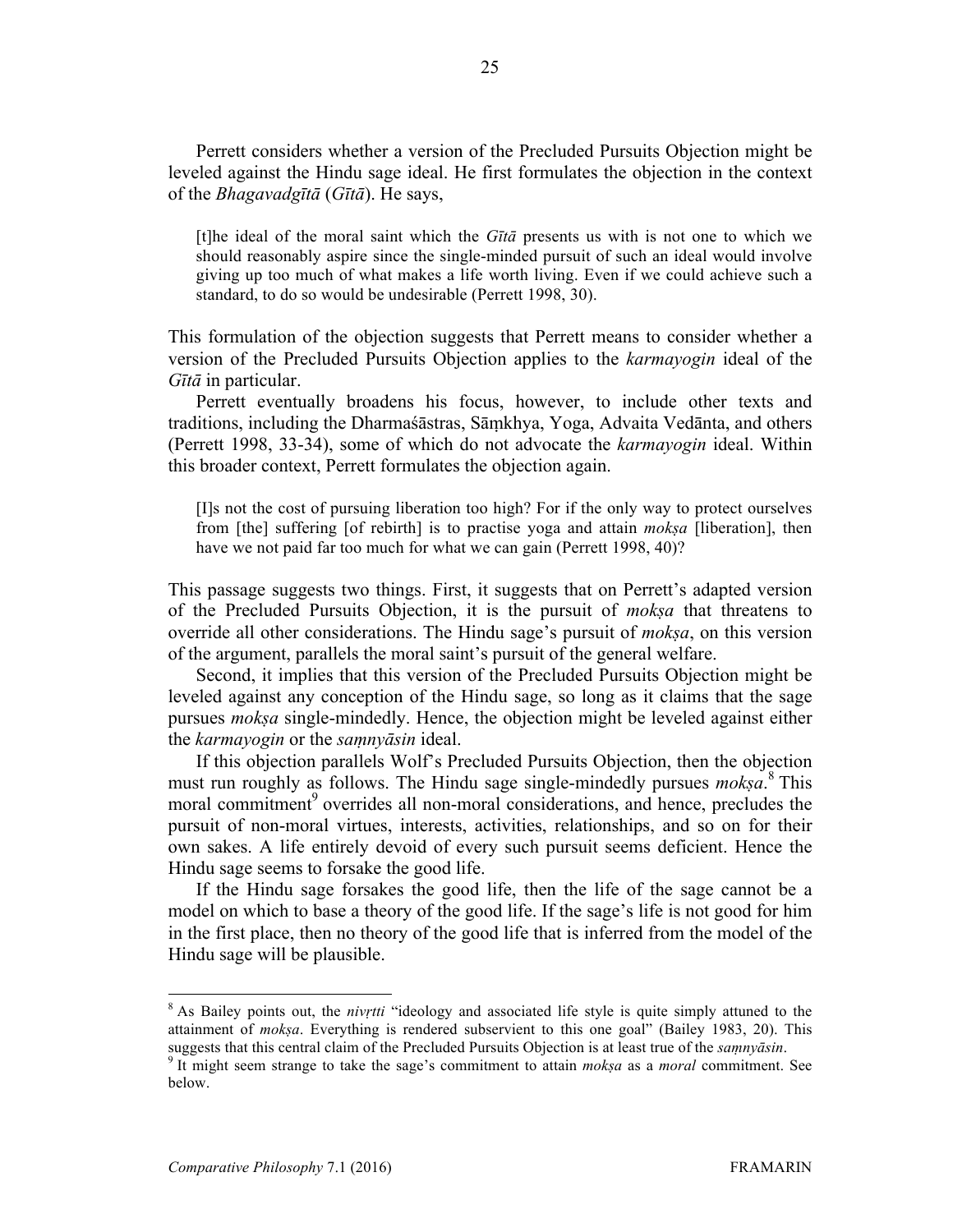# 4. CLARIFICATION OF THE PRECLUDED PURSUIT OBJECTION

Before I consider possible replies to the Precluded Pursuits Objection to Hindu Sage Ideals, I want to offer some clarifications of the objection itself. First, the Precluded Pursuits Objection states that the life of the Hindu sage is deficient because the sage's single-minded pursuit of *mokṣa*, in particular, precludes his pursuit of non-moral virtues, interests, activities, relationships, and so on for their own sakes. This is the objection that I evaluate in the rest of this paper.

It might be, however, that there are other reasons to think that the sage is precluded from pursuing non-moral virtues, interests, and so on. One such objection states that the Hindu sage does not pursue non-moral virtues, interests, activities, relationships, and so on for their own sakes because he does not desire earthly things for their own sakes. If the sage does not desire earthly things for their own sakes, and if desires motivate actions, then presumably the sage does not pursue earthly things for their own sakes. And if the sage does not pursue earthly things for their own sakes, then he does not pursue non-moral virtues, interests, and so on for their own sakes.

I consider this and other related objections elsewhere.<sup>10</sup> For now, however, I am concerned with whether the sage's single-minded pursuit of *mokṣa* in particular implies that he does not pursue non-moral virtues, interests, and so on for their own sakes.

Second, the Precluded Pursuits Objection does not state that a person must pursue non-moral virtues, interests, activities, relationships, and so on for their own sakes in order to live the good life. It only says that a person who does not pursue *any* of these things for their own sakes does not live the good life. This is consistent with allowing that a person might not pursue non-moral virtues for their own sakes, and still live the good life. It is consistent with allowing that a person might not pursue non-moral relationships for their own sakes, and still live the good life, and so on.

The *saṃnyāsin* might seem straightforwardly precluded from pursuing non-moral relationships for their own sakes. He is consistently characterized as abandoning family, friends, and acquaintances. He is even characterized as avoiding places where he might be recognized. This, by itself, however, does not entail that he is subject to the Precluded Pursuits Objection.

The *saṃnyāsin* is only subject to the Precluded Pursuits Objection if he is precluded from the pursuit of non-moral virtues, interests, activities, and so on as well. The same will be true of the *karmayogin*. The thought, then, is not that a person must pursue all of the things that the Hindu sage seems precluded from pursuing in order to live the good life. The point is that he must pursue at least some of them.

 $10$  My tentative view is that this alternative version of the objection can be avoided, so long as the pursuit of non-moral virtues, interests, and so on might be motivated by states other than desires. This seems plausible in light of the distinction between desires and 'mere purposes' for which I argue elsewhere (Framarin 2009).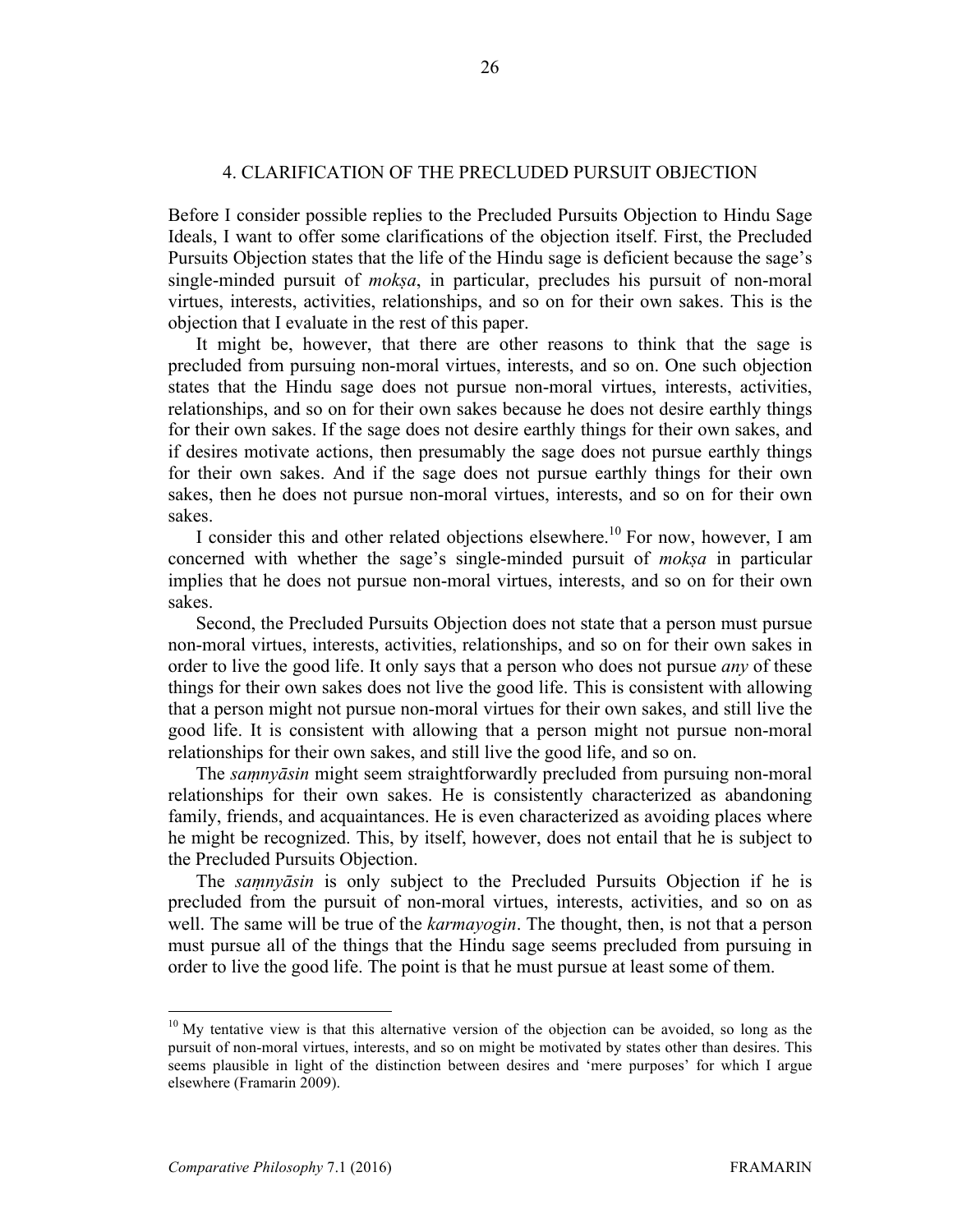Consequently, the Precluded Pursuits Objection does not state that a person must pursue any particular non-moral virtue, interest, activity, relationship, and so on. It does not say, for example, that a person must pursue the non-moral virtues involved in gourmet cooking or interior design. It does not claim that a person must pursue a relationship with a parent, spouse, or child in particular. All it says is that a person must pursue some of those things that might be classified as non-moral virtues, interests, activities, relationships, and so on.

# 5. A REPLY TO THE PRECLUDED PURSUITS OBJECTION

There are a number of replies that might be offered to the Precluded Pursuits Objection.<sup>11</sup> Perrett replies that the Hindu sage ideals are supererogatory, and hence, not strictly required. This reply seems to conflate two distinct objections, however.<sup>12</sup> The first objection is the Precluded Pursuits Objection, which, again, claims that the Hindu sage forsakes the good life in his pursuit of liberation.

The second objection is the Demandingness Objection, which claims that a certain moral theory (or system) requires too much of its adherents. As Garrett Cullity points out, "[w]hen moral philosophers first started talking of 'the problem of demandingness', they were referring to an alleged problem concerning how much is demanded of anyone attempting to do what certain moral theories claim is morally required of us" (Cullity 2009, 8). To claim that certain standards are supererogatory, and hence, not required, then, might be a convincing reply to the Demandingness Objection (Hooker 2009, 151-52). It is not convincing, however, as a reply to the Precluded Pursuits Objection, just because the Precluded Pursuits Objection does not charge that the demanding standards are required.<sup>13</sup>

An alternative reply states that there is good reason to think that in pursuing his own *moksa*, the sage pursues an end that is at least partly non-moral.<sup>14</sup> The attainment

<sup>&</sup>lt;sup>11</sup> Some replies might admit that the absence of these pursuits in the life of the sage constitutes a *prima facie* diminution of his welfare, but then insist that this loss is compensated by other gains (or other precluded losses). I consider replies of this sort elsewhere.

Another possible reply points out that in the classical formulation of the *āśrama* system, a person typically becomes a *saṃnyāsin* in old age. If he has spent the earlier parts of his life in pursuit of nonmoral virtues, interests, and so on for their own sakes, the intuition that his life is deficient is significantly weakened. (My thanks to Roopen Majithia for this suggestion.) This reply might not work in the case of the *karmayogin*, however, since the *karmayogin* ideal is not reserved for old age. It also might not work in those cases for which nearly every text allows an exception – cases in which a person acquires the detachment suited to the *saṃnyāsin* before old age (see, for example, Nāradaparivrājaka Upanisad 138-39, 149, Paramahamsaparivrājaka Upanisad 278).<br><sup>12</sup> My thanks to Stephen Harris for bringing this important point to my attention.<br><sup>13</sup> Charles Goodman (Goodman 2009, 133-39) offers a reply t

might apply to the Buddhist *bodhisattva* ideal that parallels Perrett's reply. He also explicitly distinguishes this objection from the Precluded Pursuits Objection, however, to which he offers a separate reply (Goodman 2009, 141-44). Stephen Harris considers the Demandingness Objection in the Buddhist context as well, but offers a distinct reply (2014, 32-64).<br><sup>14</sup> That *moksa* is at least partly a non-moral end seems clear for the reasons I outline just below. This is

presumably why Louis Dumont describes the *saṃnyāsin* as "an end for himself" (Dumont 1966, 235).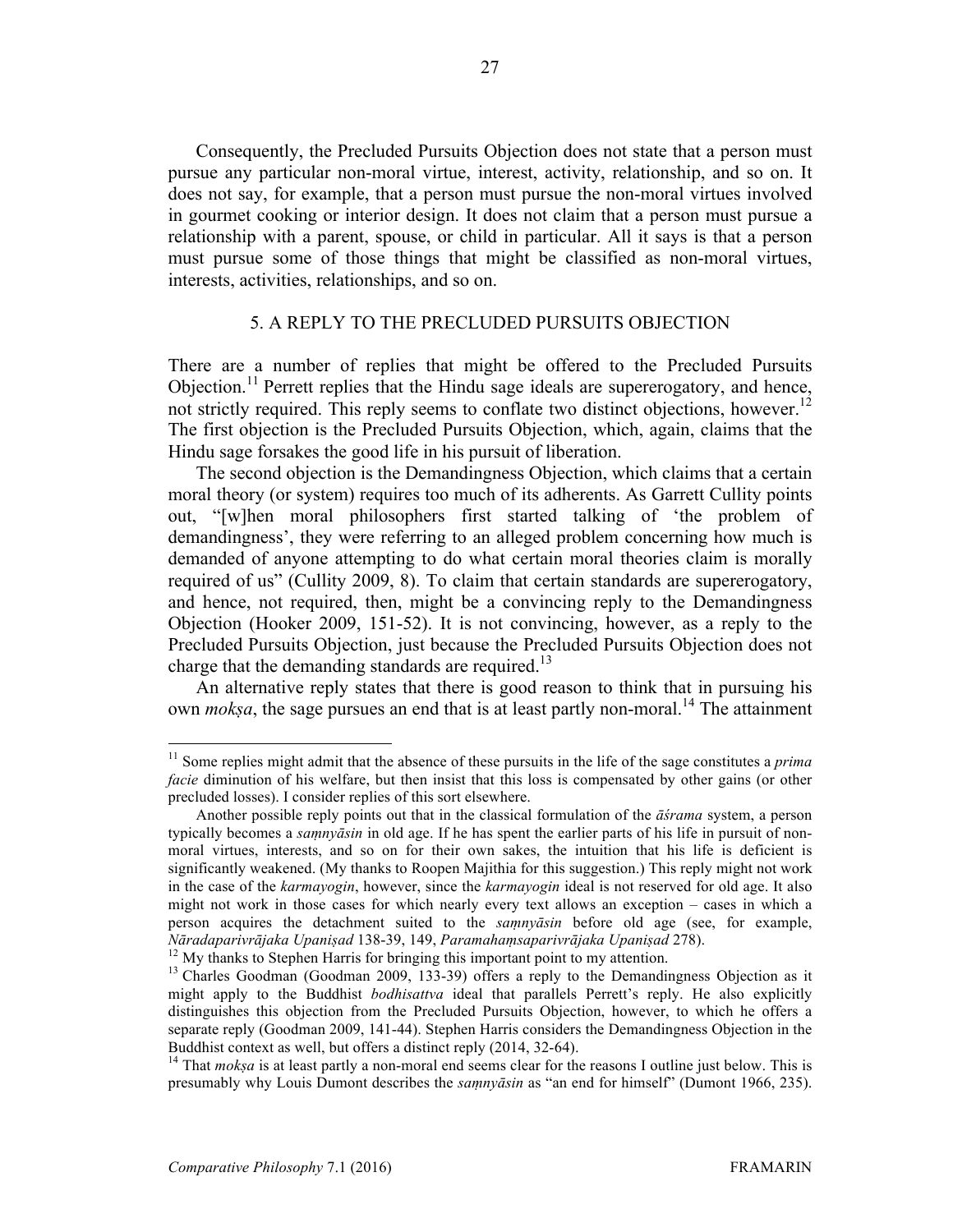of *mokṣa* amounts to the end of rebirth. Suffering pervades rebirth. Hence, in attaining *mokṣa*, the sage eliminates his own suffering (Perrett 1998, 53). If the state of *mokṣa* is also positively pleasurable – as most texts and traditions claim – then the sage is further benefitted.

If the state of *mokṣa* is beneficial to the sage, however, then presumably he pursues *mokṣa* at least in part for this reason. It is hard to imagine that the sage does not at least see the elimination of his own suffering as a direct reason to attain *mokṣa*. And insofar as he is motivated by this fact, he is motivated by prudential, non-moral reasons. Hence he pursues at least one non-moral end for its own sake – namely, his own *mokṣa*. So it is false that the Hindu sage is precluded from pursuing non-moral ends for their own sakes.

This reply should seem unsatisfying, however. The Precluded Pursuits Objection charges that the Hindu sage's single-minded pursuit of *mokṣa* precludes his pursuit of a wide range of non-moral ends, the pursuit of at least some of which is essential to the good life. These non-moral ends include non-moral virtues, interests, activities, relationships, and so on. Even if the sage pursues a non-moral end in pursuing *mokṣa*, however, his single-minded pursuit of *mokṣa* still seems to preclude his pursuit of non-moral virtues, interests, activities, relationships, and so on for their own sakes, just because *mokṣa* is the only non-moral end that the sage pursues for its own sake.

In discussing Wolf's version of the Precluded Pursuits Objection, I mentioned that Wolf allows that the moral saint might pursue non-moral virtues, interests, activities, relationships, and so on. She insists, however, that if the moral saint pursues these things, he pursues them only as means to the general welfare and/or as constituents of the general welfare. He fails to pursue these things for their own sakes. This, Wolf claims, makes his life deficient.

The same considerations suggest that the life of the Hindu sage is deficient. Even if the Hindu sage pursues a wide range of things, the fact that he pursues them only as means to and/or as constituents of *mokṣa* implies that he does not pursue them for their own sakes. This seems true, however, whether *mokṣa* is a moral or a non-moral end.

If *mokṣa* is a non-moral end, then those things that the sage pursues only as means to and/or as constituents of *mokṣa* might be non-moral ends as well. These ends might be diverse. Many Hindu texts and traditions take equanimity, for example, to be among the virtues that the Hindu sage cultivates (*Yogaśāstra* 2.55, *Bhagavadgītā* 2.56, and so on). So the sage pursues non-moral virtue. Many Hindu texts and traditions assume that the sage cultivates a relationship with a guru as a means to attaining *mokṣa* (*Nāradaparivrājaka Upaniṣad* 157, *Brhat-Saṃnyasa Upaniṣad* 254). So the sage pursues non-moral relationships.

It is not enough, however, to note that the sage cultivates non-moral virtues, relationships, and so on. If the sage does indeed pursue *mokṣa* single-mindedly, then

I add the word 'primarily' to leave open the possibility that the sage's pursuit of *mokṣ<sup>a</sup>* is also the pursuit of a moral end. This might be the case if *mokṣa* is an embodied state of benevolence, as many contemporary authors argue (for example, Whicher 1998; Fort 1998).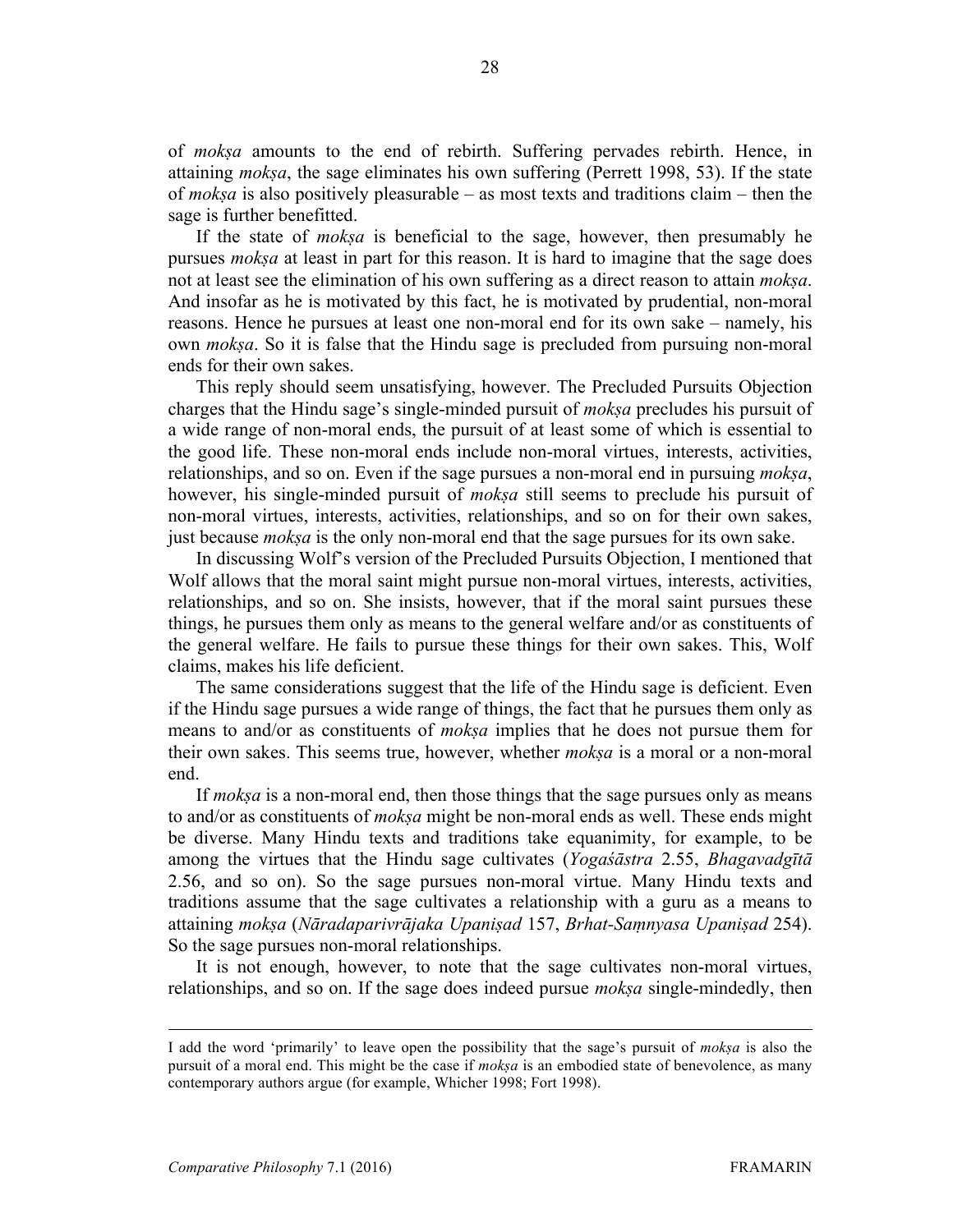his pursuit of the non-moral virtue of equanimity, his pursuit of a non-moral relationship with a guru, and so on are part of his pursuit of *mokṣa*. He pursues these things only in virtue of their relations with *mokṣa*. He does not pursue them for their own sakes.

Additionally, as Wolf points out, such bases for the appreciation of things are inherently shallow and contingent. If the sage pursues the relationship with his guru, for example, only as a means to, or as a constituent of the end of *mokṣa*, then he should abandon the relationship when some better but incompatible means or constituent arises, or (perhaps) when *mokṣa* is attained.

This kind of evaluation of relationships presumably undermines the sage's capacity to participate in this (or any) relationship fully, however, and this seems to undermine his ability to live the good life. This concern is only magnified by the repeated claims that the sage is impartial toward friend and foe (*Nāradaparivrājaka Upaniṣad* 195, *Bhagavadgītā* 6.9). The same might be true of the sage's merely contingent commitment to the cultivation of non-moral virtues, interests, and so on as well.

All of this suggests that the Hindu sage is precluded from pursuing non-moral virtues, interests, activities, relationships, and so on for their own sakes. His life seems deficient for this reason, even if his single-minded pursuit of *mokṣa* amounts to the single-minded pursuit of a non-moral end. And if it turns out that the Hindu sage forsakes the good life, then any theory of the good life that is derived from his example will be implausible.

# 6. A SUPPLEMENT TO THE REPLY TO THE PRECLUDED PURSUITS OBJECTION

The reply just outlined can be strengthened by adopting the distinction between *de dicto* and *de re* motivations. Vanessa Carbonell utilizes this distinction in replying to the Precluded Pursuits Objection as it applies to the moral saint. She points out that sentences like 'A is only motivated to improve the general welfare' are ambiguous. On the one hand, the sentence might be read *de dicto*, to mean that A has only one non-derivative motivation – the motivation to improve the general welfare. On this reading, A's motivation to bring about any end other than the improvement of the general welfare is derivative; it is derived entirely from his motivation to improve the general welfare. If A is motivated to alleviate a particular person's hunger, for example, this motivation is derived entirely from his motivation to improve the general welfare (Carbonell 2009, 390).

Another way to describe A's *de dicto* motivation to improve the general welfare is to say that the only consideration that A counts as a direct reason to perform a particular action is the fact that the action will contribute toward improving the general welfare. In the case in which A improves the general welfare by alleviating a particular person's hunger, the fact that A's action will alleviate the person's hunger is only an indirect reason to perform the action. A takes the person's hunger as only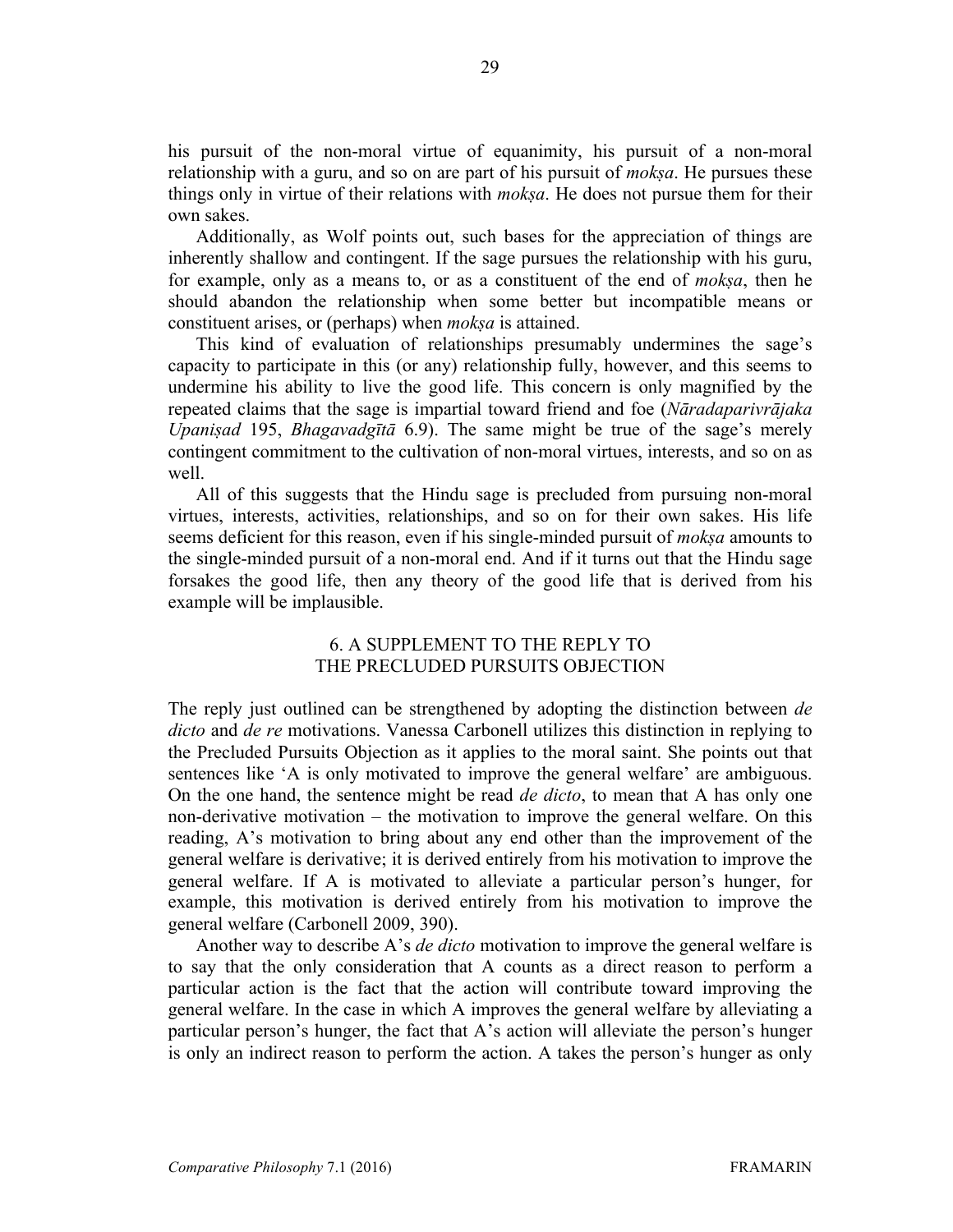an indirect reason to act. He is unmotivated by the fact of the person's hunger by itself.

On the other hand, the sentence 'A is only motivated to improve the general welfare' might be read *de re*, to mean that A has a distinct, non-derivative motivation to bring about some or all of the specific ends that he takes to contribute to the improvement of the general welfare. On this reading, if A is motivated to alleviate a particular person's hunger, then he has a non-derivative motivation to alleviate the person's hunger. His motivation to alleviate the person's hunger is not entirely derived from the more abstract motivation to improve the general welfare (Carbonell 2009, 390; 2011, 461), even if the more abstract consideration contributes to his motivation. He counts the fact that a person is hungry as a direct reason to alleviate it.

Carbonell argues that Wolf's version of the Precluded Pursuits Objection assumes that the moral saint is motivated to improve the general welfare *de dicto*, rather than *de re*. The following passage from Wolf seems to support this interpretation.

[T]here is something odd about the idea of morality itself, or moral goodness, serving as the object of a dominant passion in the way that a more concrete and specific vision of a goal (even a concrete *moral* goal) might be imagined to serve. Morality itself does not seem to be a suitable object of passion (Wolf 1982, 424, cited at Carbonell 2009, 390; 2013, 462).

Carbonell takes the distinction between "morality itself" and "a concrete moral goal" in this passage to correspond to the distinction between the *de dicto* and *de re* readings of the motivation to bring about the general welfare. She concludes that Wolf

seems to think that a moral saint must be motivated by 'morality itself' under that description, as an abstract concept, rather than being motivated directly by those things in the world that the concept picks out, like the relief of suffering (Carbonell 2009, 390).

This interpretation of Wolf seems well supported by Wolf's claim that the moral saint – this time of the utilitarian variety – "values [non-moral virtues, interests, and so on] only because of and insofar as they are a part of the general happiness. He values them, as it were, [only] *under the description* 'a contribution to the general happiness'" (Wolf 1982, 429, emphasis added).

These quotations also suggest that Wolf takes the claim that the moral saint does not pursue non-moral virtues, interests, activities, relationships, and so on for their own sakes to follow from his single-minded pursuit of the improvement of the general welfare read *de dicto*. The moral saint pursues non-moral virtues, interests, activities, and so on only in virtue of their relations to the end of improving the general welfare. He does not pursue them for their own sakes, because he does not take himself to have direct reasons to pursue them.

The assumption that the moral saint is motivated to improve the general welfare *de dicto*, rather than *de re*, however, seems false. As Michael Smith says in a related context,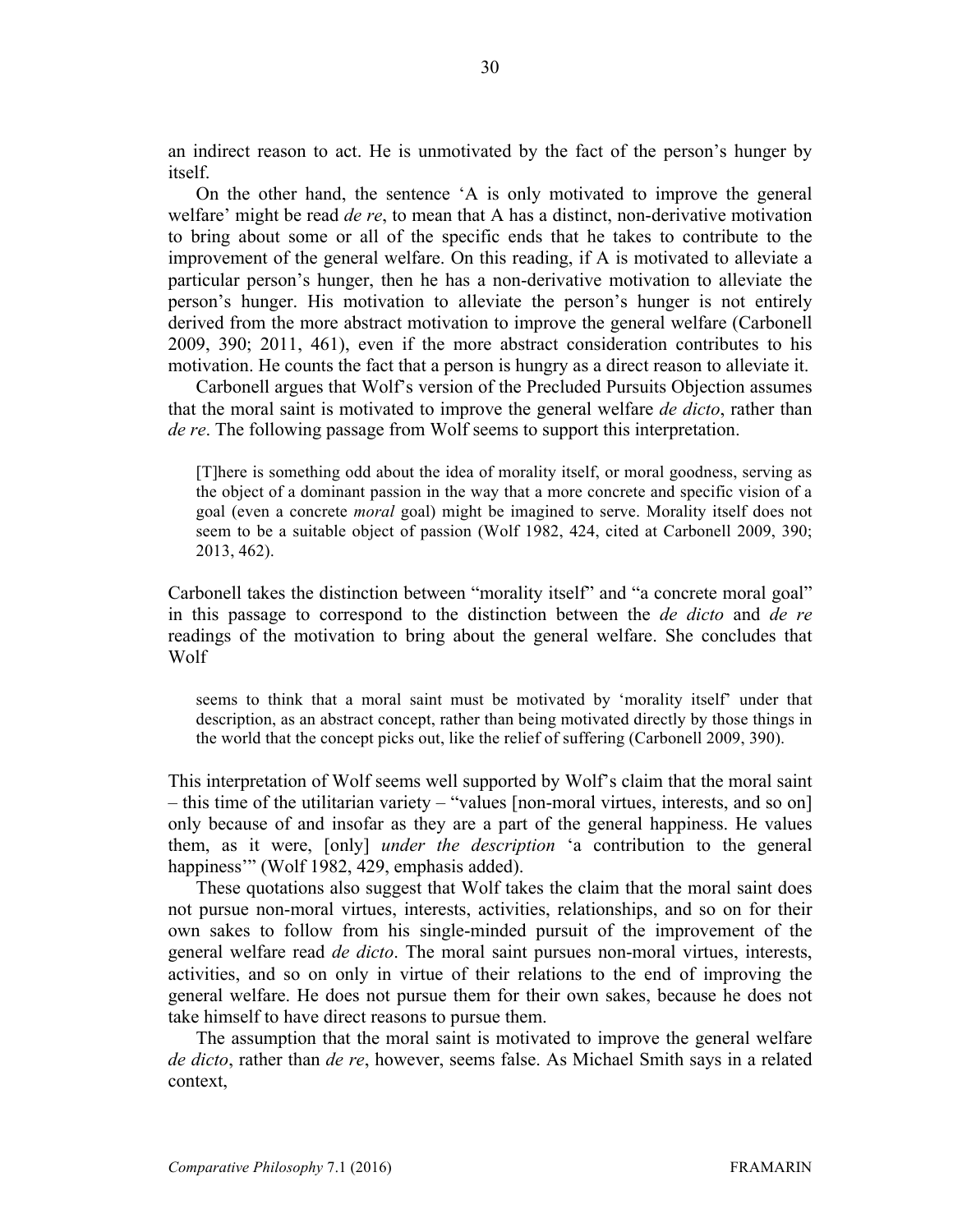[g]ood people care non-derivatively about honesty, the weal and woe of their children and friends, the well-being of their fellows, people getting what they deserve, justice, equality, and the like, not just one thing: doing what they believe to be right (Smith 1994, 75, cited at Carbonell 2013, 463).

Good people presumably care about improving the general welfare (and/or some other general moral principle). What seems implausible is that the morally best person pursues honesty, justice, the alleviation of hunger, and so on only because of their contributions to the improvement of the general welfare. It seems implausible that the morally best person does not take the fact that some person is hungry as a direct reason to act.

Indeed, it might even be that the moral saint pursues various goals that contribute to the improvement of the general welfare with little to no thought that these pursuits contribute toward improving the general welfare. "In many cases, an agent – even the moral saint – need not be interested in the 'rightness' of her action" per se (Carbonell 2009, 395). This only seems possible, however, if the moral saint counts considerations other than the improvement of the general welfare as direct reasons to act.

There is little doubt that in order for the moral saint to effectively improve the general welfare, he often must have an eye toward this broader goal. This broader consideration, however, might function primarily as a way of "mediating" among those motivations that are already present (Carbonell 2013, 466), rather than as a source for generating more specific motivations.<sup>15</sup> The moral saint counts the fact that someone is hungry as a direct reason to alleviate the person's hunger, but first reflects on whether alleviating this person's hunger is a sufficiently good way to improve the general welfare. If it is not, then the saint's motivation to alleviate this person's hunger might not prevail. He might not act to alleviate the person's hunger. If it is a sufficiently good way to maximize welfare, however, then the saint acts to do so (at least in part) out of direct concern for the person who suffers from hunger. Hence, the moral saint's motivation to improve the general welfare should be read *de re*, rather than strictly *de dicto*. 16

If the moral saint's motivation to improve the general welfare is read *de re*, however, then he pursues a much wider range of ends for their own sakes than might be thought. As I said, the person who is motivated to improve the general welfare might have a distinct, non-derivative motivation to bring about each of the specific ends that he takes to contribute to the improvement of the general welfare. So he

<sup>15</sup> As Sigrún Svavarsdóttir points out, some derivative motivations might become non-derivative motivations. A person might choose to work with a particular population of people motivated to improve the general welfare, for example, but come to pursue the welfare of these particular people for its own sake (Svavarsdottir 1999, 206, cited at Carbonell 2013, 394).<br><sup>16</sup> Carbonell finally claims that the moral saint's motivation to improve the general welfare should be

read as both *de re* and *de dicto* (Carbonell 2013, 465).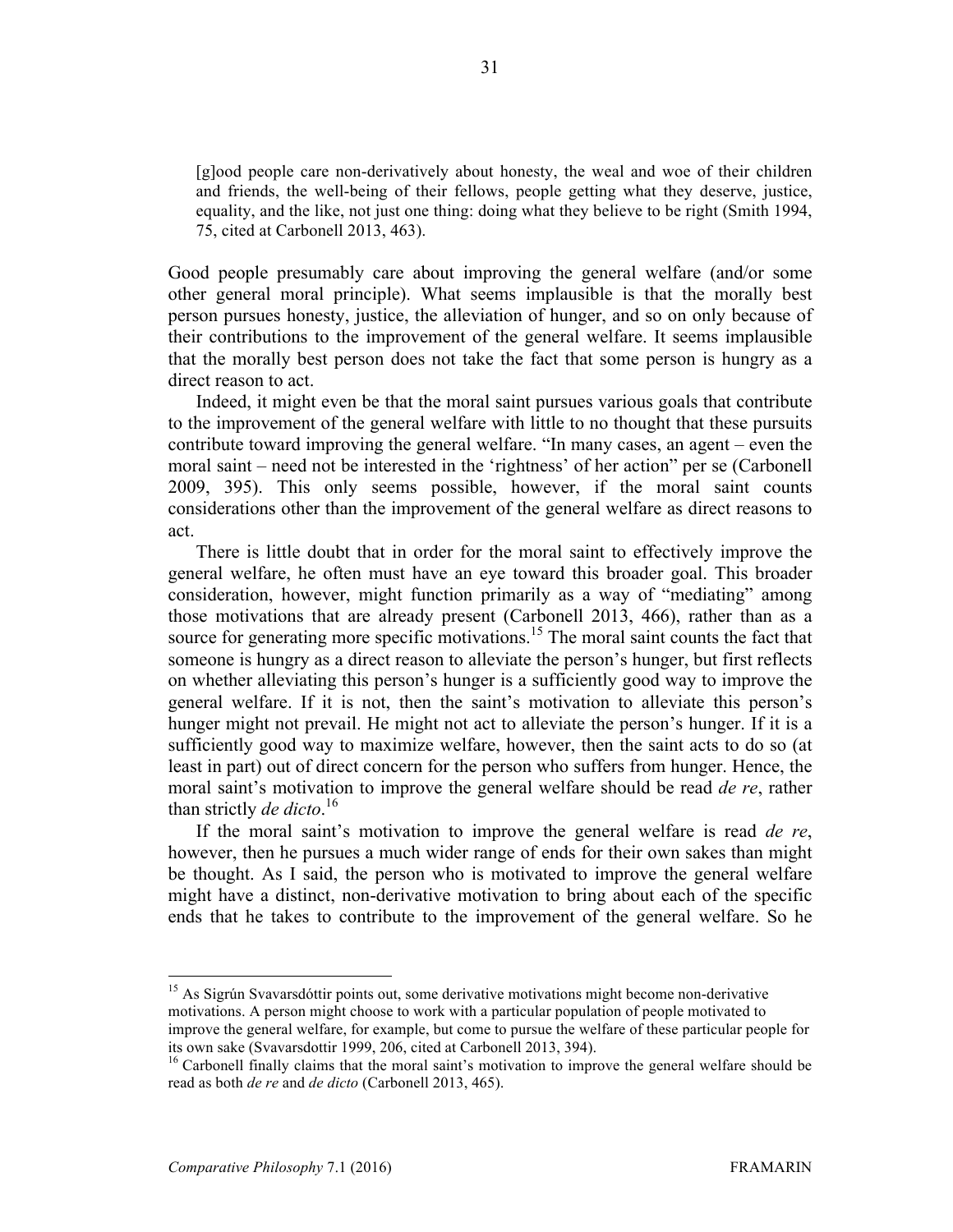might have direct motivations to alleviate hunger, improve literacy, eradicate tuberculosis, and so on.

The distinction between *de dicto* and *de re* motivation is certainly helpful in clarifying the notion of a moral saint. Wolf's failure to explicitly note the distinction, and her assumption that the saint's motivation to improve the general welfare should be read *de dicto* is a shortcoming in her paper. This is not to say, however, that the distinction resolves Wolf's fundamental objection.

Wolf's fundamental objection, remember, is that the moral saint fails to pursue non-moral virtues, interests, activities, relationships, and so on for their own sakes. One reason to think that Carbonell has not refuted this charge is that the examples that she offers of ends that the moral saint might be directly motivated to pursue are all moral ends. When she considers how a moral saint would answer the question, 'What's your life's passion?' she claims that "the moral saint as I conceive of him would answer with the content of his moral commitments, not the fact that he is so committed. To 'What's your life's passion?' he would answer 'healing the sick' or eradicating tuberculosis'" (Carbonell 2009, 391).

As Carbonell says, healing the sick and eradicating tuberculosis are examples of moral commitments. It is unclear, however, how a more direct commitment to specific, concrete moral goals avoids the charge that the moral saint is precluded from pursuing non-moral virtues, interests, activities, relationships, and so on for their own sakes. All of those ends that the moral saint pursues for their own sakes still might be moral ends, and hence, exclude all non-moral ends. His life might still be deficient for this reason. $17$ 

This initial concern might be avoided by noting that much of what Carbonell says might apply to non-moral commitments as well. The moral saint who secures the donation to Oxfam by cultivating his golf game, for example, might be directly motivated to improve his golf game independent of its contribution to the general welfare, just as he might be directly motivated to alleviate hunger independent of its contribution to the general welfare. This fact about him might not be part of the description of his moral sainthood. The point, however, is that the moral saint might still be directly motivated to pursue specific non-moral ends. He might be motivated to pursue these ends independent of their relations to the improvement of the general welfare, just as he might be motivated to pursue moral ends independent of their relations to the improvement of the general welfare. So when he pursues these nonmoral ends, he might be both directly and indirectly motivated to do so. He might pursue them (at least in part) for their own sakes.

 $17$  Carbonell seems to think that it is enough to prove that the moral saint is motivated to pursue individual moral goals. "[A] moral saint whose life is 'dominated by the motivation to be moral' is much less unattractive when we interpret this motivation as being toward doing morally good things *de re* rather than solely *de dicto*" (Carbonell 2009, 392). This seems to misidentify the fundamental objection, however. The fundamental problem with the life of the moral saint is not that he is "annoying or fanatical" (Carbonell 2009, 392), but that he is unable to whole-heartedly pursue nonmoral virtues, interests, activities, relationships, and so on for their own sakes.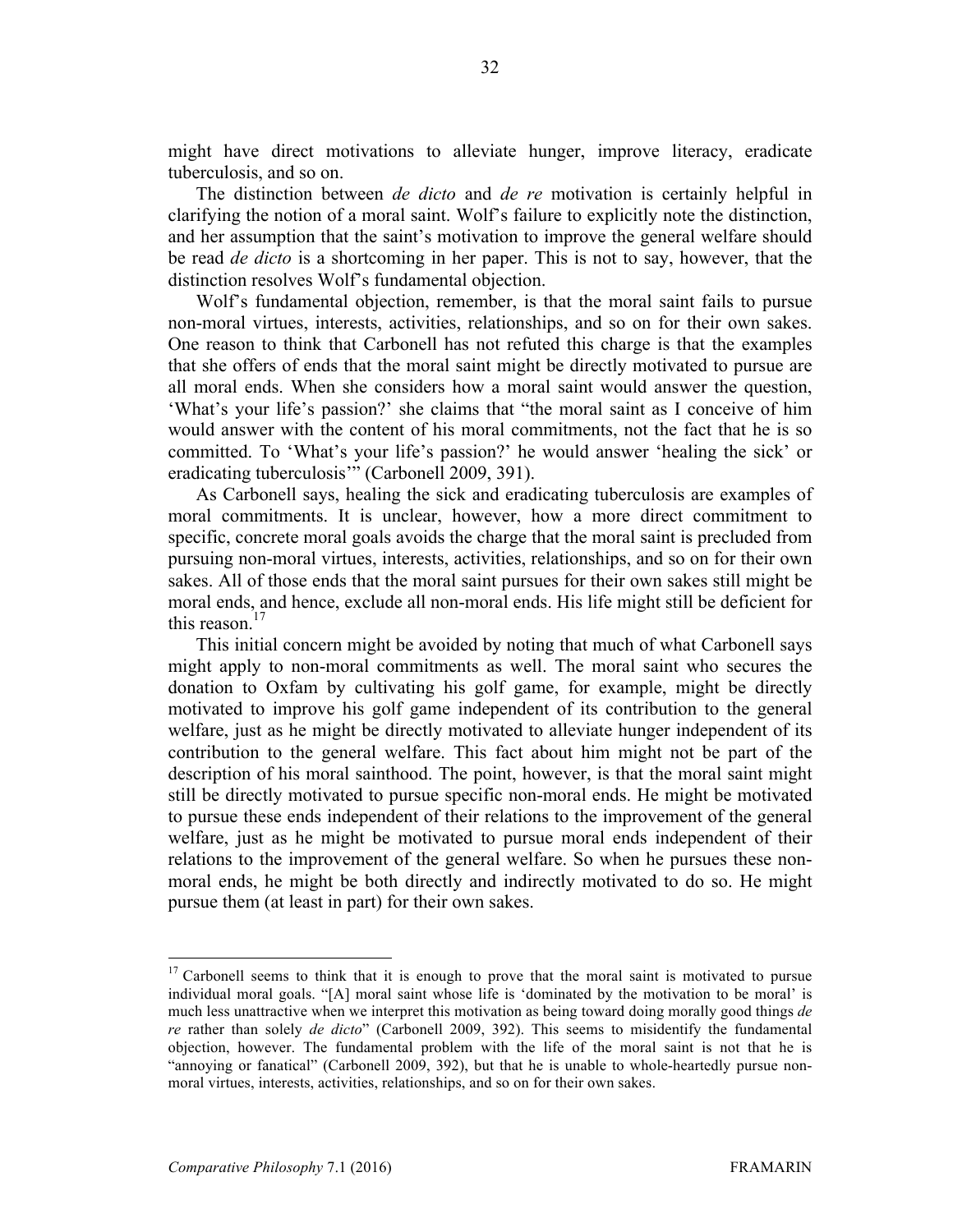It might be objected that the person who best improves the general welfare by developing his golf game is a rarity. Most people do not best improve the general welfare by pursuing non-moral virtues, interests, relationships, and so on. As Carbonell points out in her example of Paul Farmer, however – whom she takes to be a living moral saint – the moral saint's activities tend to involve the pursuit of a wide range of ends. Farmer travels extensively, learns foreign languages, studies different religious traditions and mythologies, and so on (Carbonell 2009, 378). If he pursues these things at least in part for their own sakes, then it is not the case that he fails to pursue non-moral virtues, interests, activities, relationships, and so on.

This adapted reply from Carbonell still seems problematic, however. Even in those cases in which the moral saint actually pursues non-moral ends for their own sakes, his pursuit of any non-moral end remains entirely contingent on the relations between the specific non-moral end and the further (or broader) end of improving the general welfare. His motivation to cultivate his golf game might not derive entirely from his motivation to improve the general welfare, but the moral saint seems committed to allowing the former to move him only when it is a means to improving the general welfare. Once the non-moral virtue, interest, activity, or relationship no longer contributes sufficiently to the end of improving the general welfare, then, the moral saint must abandon it. Farmer must abandon his study of French as soon as he can best serve the general welfare in a non-French speaking country.

As I mentioned above, this kind of contingency in a person's commitments undermines his ability to participate in them fully. This seems most startling in the example of a personal relationship (where it seems to preclude close personal relationships altogether), but it applies to other pursuits as well. A life in which every pursuit of a non-moral end is contingent in this way seems deficient.

Carbonell might reply to these concerns by pointing out that they assume that the moral saint always acts to maximize the general welfare. As she convincingly argues with the example of Paul Farmer, however, people are often counted as moral saints even though they do not always act to maximize the general welfare (Carbonell 2009, 378).

If a moral saint need not always act to maximize the general welfare, then his commitments to non-moral ends might be less contingent. He might maintain a nonmoral personal relationship, for example, even after it ceases to be a means to improving the general welfare, just because he is not committed to improving the general welfare with every action he performs (Cf., Adams 1984, 396). Farmer might continue to master French, even though it does not contribute to the improvement of the general welfare.

It is open to Wolf to reply to these kinds of considerations, however, by insisting that people like Farmer do not fully meet the moral ideal that common sense and western moral theories entail. The fact that ordinary language does not track this conception of moral sainthood is hardly a reply to this charge (Perrett 1998, 32).

Alternatively, Wolf might admit that Farmer is a moral saint, but insist that common sense and western moral theories count a person who *better* maximizes welfare as even more praiseworthy. If the life of this most praiseworthy person is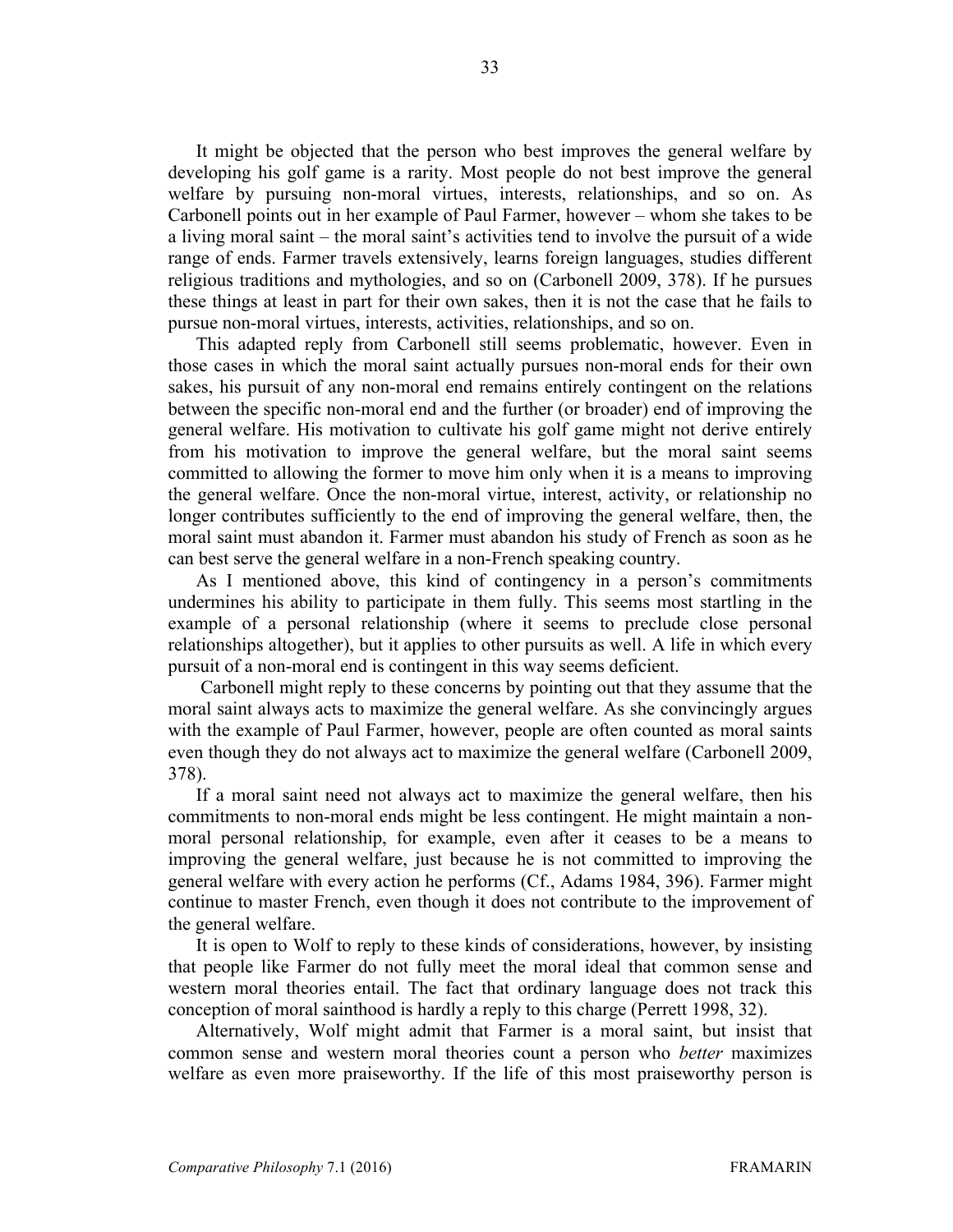deficient, however, then the ideal that common sense and western moral theories endorse is not worth pursuing.

The distinction between *de dicto* and *de re* motivation is much more helpful, however, in avoiding the Precluded Pleasures Objection to Hindu sage ideals. If the Hindu sage's motivation to pursue *mokṣa* is understood *de re* rather than *de dicto*, then he might be directly motivated to pursue each of those ends that contribute to the attainment of *mokṣa*. Unlike in the case of the moral saint, however, most of the more specific ends that the sage pursues are non-moral ends – in part because the goal of *mokṣa* is itself a non-moral end.

A householder remains embedded in a close-knit community that includes parents, spouse, children, and friends. He pursues a vocation, maintains an active religious life – in the form of ritual and devotional practices – has time to pursue hobbies, indulge in diversions, and so on. The same might be true of the *karmayogin*, who continues to perform his *varnāśramadharma* (obligations in virtue of class and life stage), but in a spirit of renunciation.<sup>18</sup>

Many of these ends might be understood as non-moral ends. Hence, the *karmayogin* might pursue a wide range of non-moral ends that include non-moral virtues, activities, interests, relationships, and so on. If he pursues these things for their own sakes – as the *de dicto*/*de re* distinction makes possible – then he pursues non-moral virtues, interests, activities, relationships, and so on for their own sakes.

In this case, however, there is little reason to think that the demand to pursue *moksa* will make his pursuit of these non-moral ends highly contingent, in the way that the moral saint's pursuit of the general welfare makes his pursuit of specific nonmoral ends highly contingent, since the *karmayogin* can remain committed to these activities for the duration of his life. There are no obvious scenarios in which the two must conflict.

Moreover, the *karmayogin* seems required to pursue career, devotional practices, strong family relationships, and so on. The pursuit of these things is part of what

 <sup>18</sup> A reviewer for *Comparative Philosophy* raises questions about whether the *karmayogin* can really pursue hobbies for their own sakes. I assume here that the pursuit of hobbies and diversions is a normal component in the life of the householder. If the *karmayogin* is, in principle, indistinguishable – at least on the surface – from the dutiful householder, then presumably the pursuit of hobbies and diversions is part of the life of the *karmayogin* as well. If the pursuit of hobbies and diversions is part of his life as a householder, then it is consistent with his single-minded pursuit of *mokṣa*, in the sense that these pursuits are not obstacles to his attainment of *mokṣa*. If this is right, then there is little reason to think that he must pursue hobbies and diversions only in virtue of their contribution to the attainment of *mok<sub>3</sub>a*, just as there is little reason to think that the moral saint must cultivate his golf game only as means to improving the general welfare. The *karmayogin* might, instead, pursue these things for their own sakes.

There might, again, be other reasons – like the sage's supposed desirelessness – that preclude the *karmayogin* from pursuing hobbies and diversions for their own sakes. This, however, is an issue that I have already set aside (see section three above).

Finally, the second clarification that I offered in section three above implies that neither the *karmayogin* nor the *saṃnyāsin* need pursue hobbies or diversions in order to live the good life. The *karmayogin* might live the good life despite being precluded from the pursuit of hobbies and diversions for their own sakes, so long as he pursues other relevant non-moral ends for their own sakes.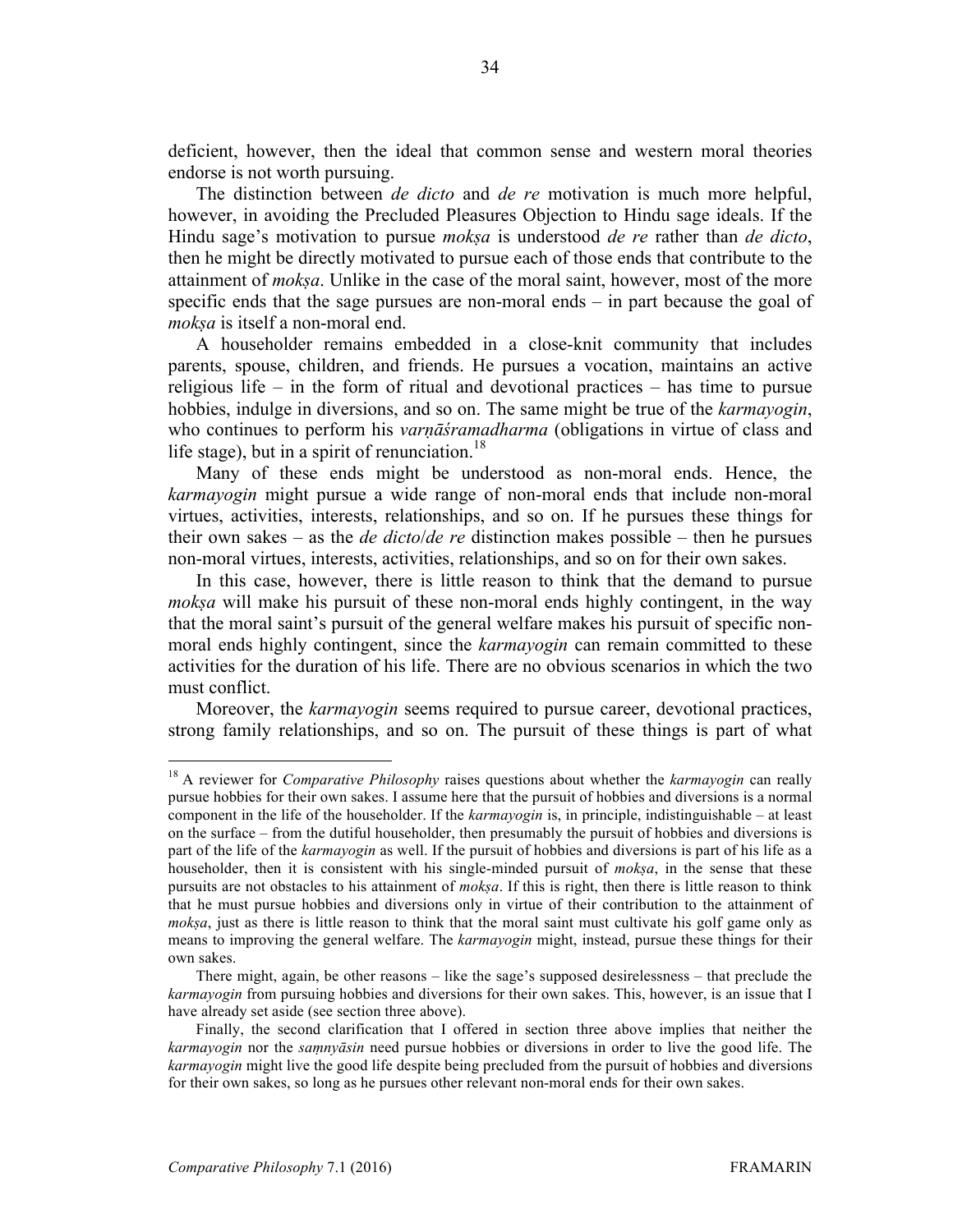makes him a *karmayogin*. These ends are at least partly non-moral, just because they benefit the *karmayogin* himself. Hence, the *karmayogin's* pursuit of certain nonmoral virtues, interests, activities, relationships, and so on are necessary, rather than contingent.<sup>19</sup>

The *saṃnyāsin* lives a much more austere life than the *karmayogin* does. He still pursues a wide range of non-moral ends, however. He pursues equanimity, meditation, concentration, knowledge of ultimate reality, solitude, and so on.<sup>20</sup> Hence he pursues at least some of those non-moral ends, the pursuit of at least some of which is essential to the good life. Again, the *de dicto*/*de re* distinction makes it possible for him to pursue these things for their own sakes.

Furthermore, his commitments are not contingent in the way that the moral saint's commitments seem to be either, since the relations between these things (such as equanimity, and so on) and *mokṣa* are necessary and enduring, rather than contingent. The *samnyāsin* cultivates equanimity, for example, until he attains *mokṣa* (as does the *karmayogin*). Once he attains *mokṣa*, he exhibits this virtue as long as he remains embodied. To be perfectly equanimous in this way is simply part of what it is to be liberated. The same is true of many of the other virtues and pursuits of the *saṃnyāsin* that I mentioned above.<sup>21</sup>

This suggests that both the *saṃnyāsin* and the *karmayogin* might pursue some of those ends the pursuit of which seems essential to the good life. Furthermore, they might pursue these ends for their own sakes, independent of their relations with the end of *mokṣa*, and in a way that is not highly contingent on circumstances. This

Even the saint's pursuit of these virtues, however, turns out to be highly contingent, just because the virtues that might be useful in promoting the general welfare are highly variable. It is hard not to think that the moral saint must be saintly in standard ways that involve patience, benevolence, and so on. For any virtue on this list, however, there might be circumstances in which the virtue must be abandoned. Indeed, the common objection that maximizing consequentialist analyses of right action make anything permissible seems to entail not only that any virtue might be counter-productive to improving the general welfare, but also that any vice might be required. If a moral saint might maximize welfare by playing golf, performing brain surgeries, managing a large charity organization, or smuggling refugees across borders, and if the optimum activity might change due to changing circumstances, then it is hard to see how the moral saint might be fully committed to the pursuit of any specific range of non-moral virtues.

<sup>&</sup>lt;sup>19</sup> My thanks to an anonymous reviewer for *Comparative Philosophy* for pushing me on this point. It is worth noting, however, that this conclusion is stronger than it has to be. It is enough that the *karmayogin's* non-moral pursuits are consistent with his pursuit of *mokṣa*. This, by itself, allows him to

fully commit to their pursuit. They need not be necessary means or constituents of *moksa*.<br><sup>20</sup> In the case of the *samnyāsin*, there might still be questions about whether the range of his pursuits is sufficiently broad. I think they are, but more might be said on this matter.

 $21$  It might be tempting to think that the same reply is available in the case of the moral saint. Indeed, Wolf says that the moral saint "must have and cultivate those qualities which are apt to allow him to treat others as justly and kindly as possible… He will be patient, considerate, even-tempered, hospitable, charitable in thought as well as in deed" (Wolf 1982, 421). If the moral saint *must* pursue these qualities, however, then his commitment to them is not highly contingent. If he can also pursue them for their own sakes – in light of the *de dicto*/*de re* distinction – then there might be some sense in which these virtues are at least partly non-moral. This suggests that the moral saint can at least pursue non-moral virtues for their own sakes in a way that is not highly contingent.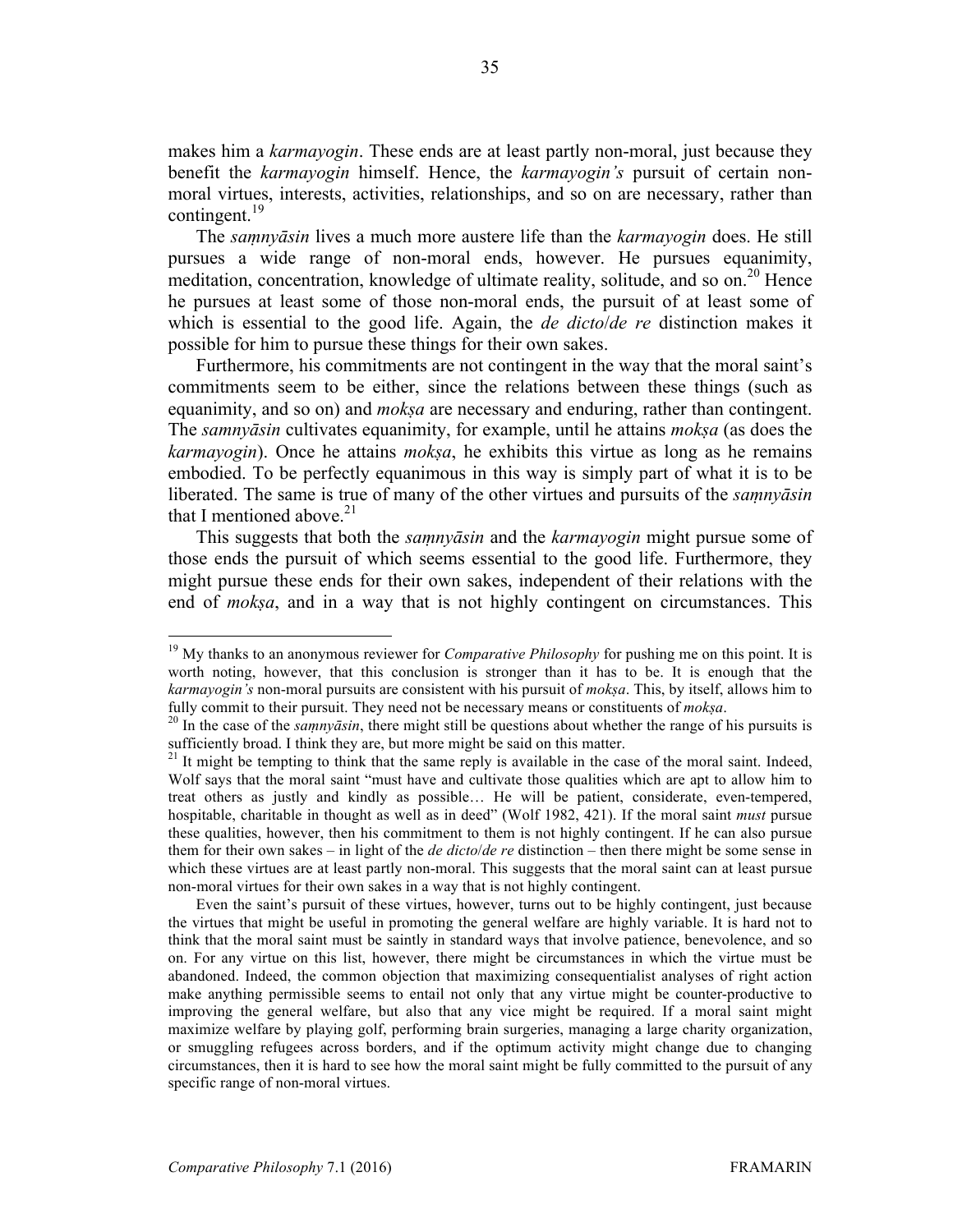means that they can fully commit to the pursuit of these ends in the way that Wolf seems to say one must in order to live the good life – and in a way that the moral saint cannot. If this is right, then the Hindu sage is not subject to the Precluded Pursuits Objection. This leaves open the possibility that the sage's life is not only good for him, but exceedingly good for him, and hence, that a plausible theory of the good life might be derived from his example.

One lingering question here has to do with the initial claim that the Hindu sage pursues *mokṣa* single-mindedly. It should be clear at this point that this characterization of the sage is at least ambiguous. On the one hand, the claim might be read to mean that the sage thinks only of *mokṣa* in acting, in the sense that his exclusive intention is the attainment of *mokṣa*. Indeed, with this sense of the claim in mind, the Precluded Pursuits Objection seems to apply to the sage straightforwardly. If his exclusive intention is the attainment of *mokṣa*, then surely he does not pursue other ends for their own sakes in acting.

If the sage is motivated to pursue ends other than *mokṣa* for their own sakes, however, then the sage does not single-mindedly pursue *mokṣa* in this sense. Indeed, there might be cases in which the sage thinks nothing at all of *mokṣa*, even as he acts in a way that contributes to its attainment, just as the moral saint might not think of improving the general welfare per se, even as he acts in a way that improves the general welfare.

The claim that the Hindu sage pursues *mokṣa* single-mindedly might instead be taken to mean that everything the sage does contributes to his attainment of *mokṣa*. In this sense, the claim might be true. This reading, however, does not preclude the sage from pursuing other ends – including non-moral virtues, interests, and so on – for their own sakes, as long as these pursuits are consistent with his pursuit of *mokṣa*. And since, for both the *saṃnyāsin* and the *karmayogin*, some pursuits of this sort are not only consistent with the pursuit of *mokṣa*, but essential to it, neither ideal is subject to the Precluded Pursuits Objection.

## 7. CONCLUSION

Since many Hindu texts and traditions claim that the Hindu sage lives an exceedingly good life, it makes sense to assume, at least initially, that they take a life to be good for the person whose life it is more generally insofar as it exemplifies those characteristics that make the sage's life good for the sage. If this is right, then it might be relatively simple to infer a theory of the good life from Hindu conceptions of sagehood.

Someone might doubt that the Hindu sage lives the good life in the first place, however, on the grounds that his single-minded pursuit of the moral end of *mokṣa* precludes his pursuit of non-moral virtues, interests, activities, and so on for their own sakes. Since the Hindu sage's goal of *mokṣa* is at least partly a non-moral end, however, and since the sage might pursue those other non-moral ends that contribute to the end of *mokṣa* – including non-moral virtues, interests, activities, and so on – for their own sakes, in a way that is not subject to a high degree of contingency, Hindu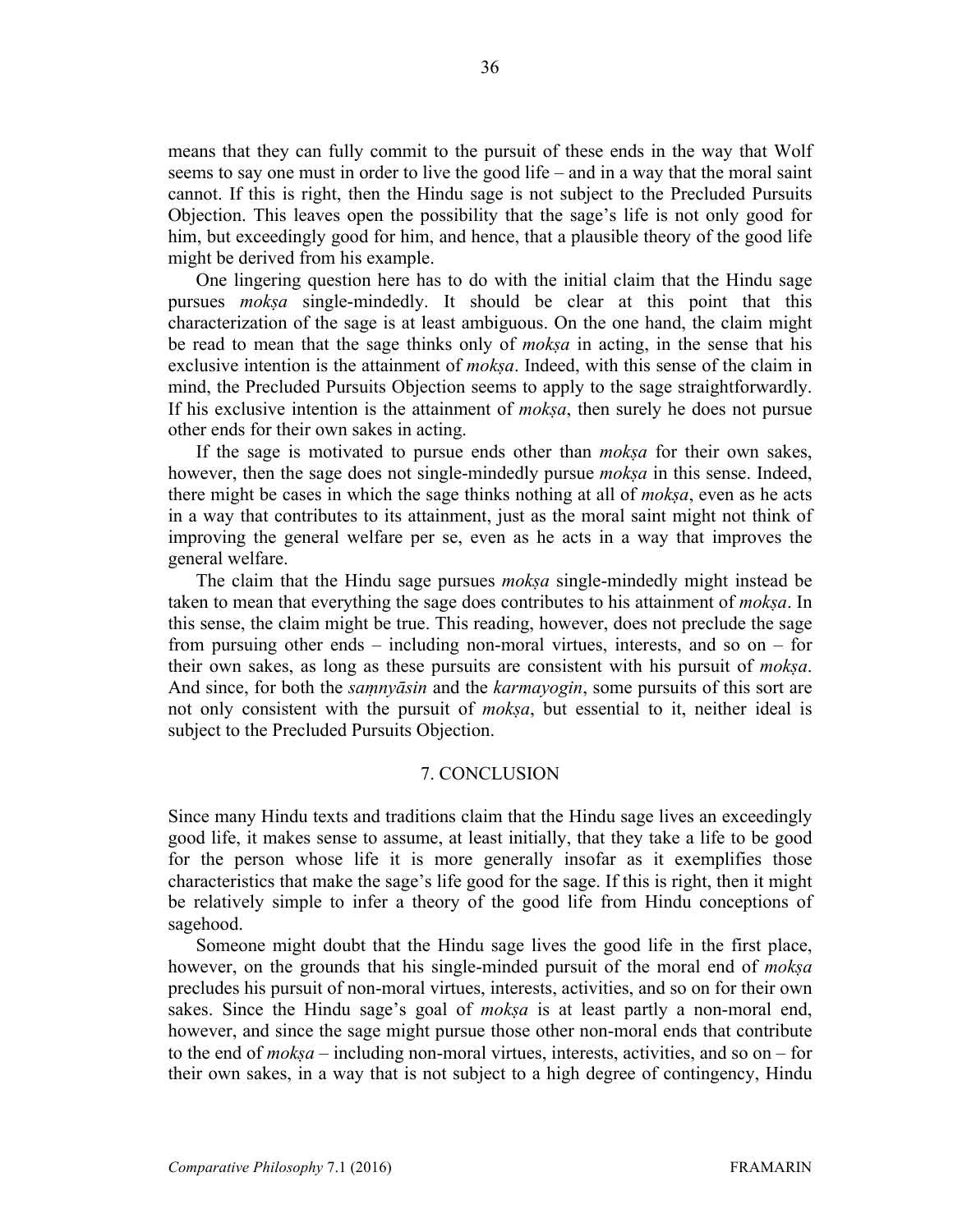sage ideals avoid the Precluded Pursuits Objection, even if western moral saint ideals do not. This leaves open the possibility that the Hindu sage's life is not only good, but exceedingly good, and hence, that a plausible theory of the good life might be derived from his example.

### ACKNOWLEDGEMENTS

My thanks to Stephen Harris for feedback on previous versions of this paper. Thanks also to two anonymous referees at *Comparative Philosophy* for suggestions that strengthened the paper.

### REFERENCES

### **Sanskrit Texts**

*Bhagavadgītā*, in Sadhale (2010). *Brhat-Saṃnyāsa Upaniṣad*, in Schrader (1912). *Paramahaṃsaparivrājaka Upaniṣad*, in Schrader (1912). *Nāradaparivrājaka Upaniṣad*, in Schrader (1912). *Yogaśāstra*, in Sarvabhauma and Nyayaratna (1970).

# **Edited Volumes of Sanskrit Texts**

- Sadhale, Shastri G. S. (ed.) (2010), *The Bhagavad-Gītā with Eleven Commentaries* (Delhi: Parimal Publications).
- Sarvabhauma, Darsanik and Nyayaratna, Sahityadarsanadhyacharya T. (ed.) (1970), *The Sāṅga Yogadarśana or Yoga Darśana of Patañjali with the Scholium of Vyāsa and the Commentaries – Tattva Vaiśārdi, Patañjala Rahasya Yogavārtika and Bhāsvati of Vācaspati Miśra, Raghavānanda Sarasvatī, Vijñāna Bhikṣu and Hariharānanda Āraṇya* (Varanasi: Chaukhambha Sanskrit Bhawan).
- Schrader, F. Otto (ed.) (1912), *The Minor Upaniṣads Vol. 1: Saṃnyāsa Upaniṣads* (Madras: Adyar Library).

#### **Texts in English**

Adams, Robert M. (1984), "Saints", *The Journal of Philosophy*, 81 (7): 392-401.

- Bailey, Gregory. (1985), *Materials for the Study of Ancient Indian Ideologies: Pravṛtti and Nivṛtti* (Torino, Italy: Indologica Taurinensia).
- (1983), "Suffering in the *Mahābhārata*: Draupadī, Yudhiṣṭhira", in Kapil N. Tiwari (ed.) *Suffering: Indian Perspectives* (Delhi: Motilal Banarsidass), 38-60.
- Burghart, Richard (1983), "Renunciation in the Religious Traditions of South Asia", *Man*,18 (4): 635-53.